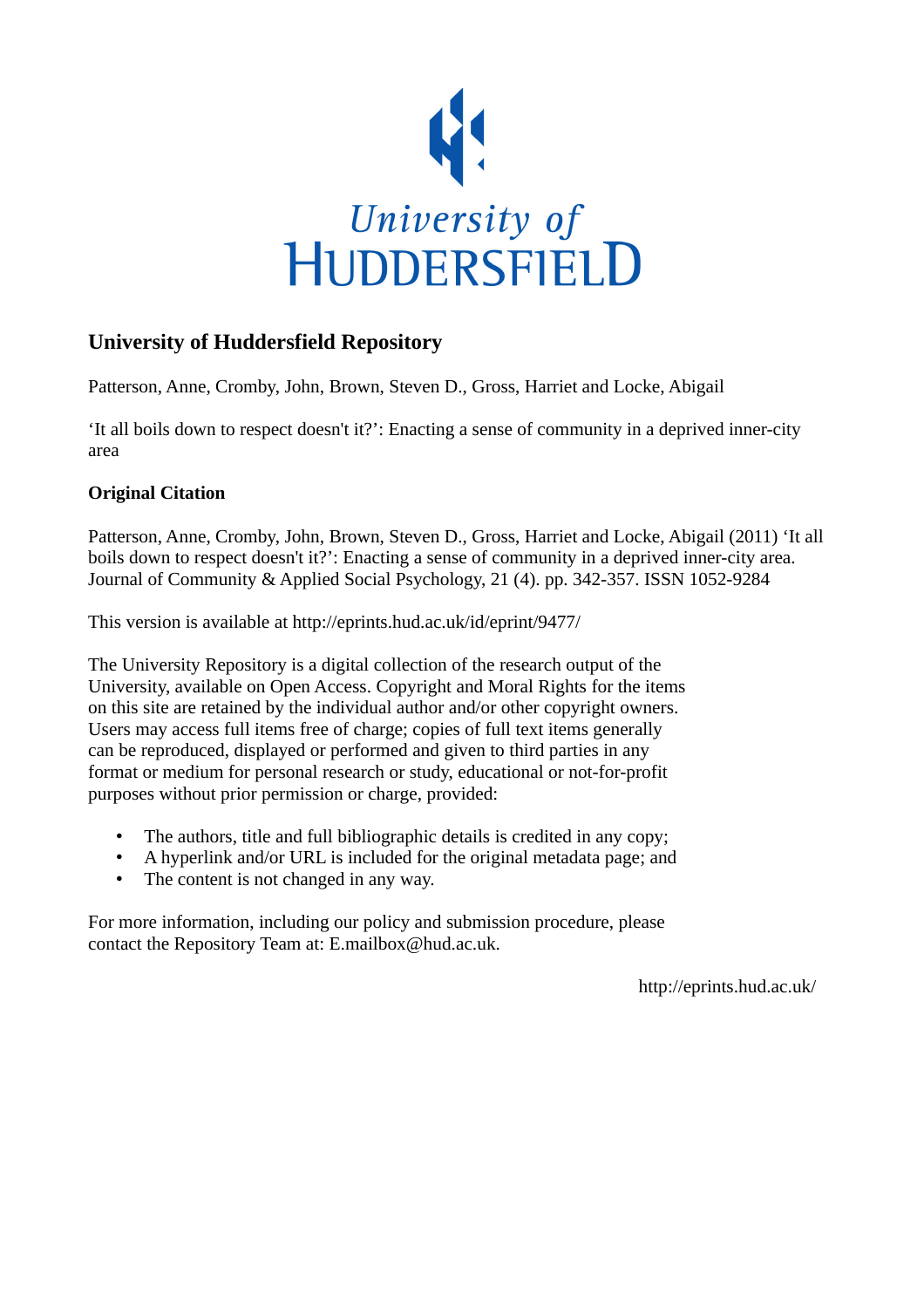## **Full title:**

"It all boils down to respect doesn't it?": enacting a sense of community in a deprived inner-city area

## **Short title:**

Enacting a sense of community

## **Word count:**

7,159 (including title, abstract, data extracts, appendix and references)

## **Authors:**

Anne Patterson\* - Psychology Division, SSEHS, Loughborough University

John Cromby - Psychology Division, SSEHS, Loughborough University

Steven D. Brown - School of Management, Leicester University

Harriet Gross - School of Psychology, Lincoln University

Abigail Locke - School of Human and Health Sciences, Huddersfield University

\*Corresponding Author: Anne Patterson

 Address: A1.27b, Schofield Building, Loughborough University, Epinal Way, Loughborough, Leicestershire, LE11 3TU

Telephone: (+44) 1509 223028

E-mail: a.e.patterson@lboro.ac.uk

Project sponsored by Economic and Social Research Council, UK.

Grant Number: RES 000-22-2434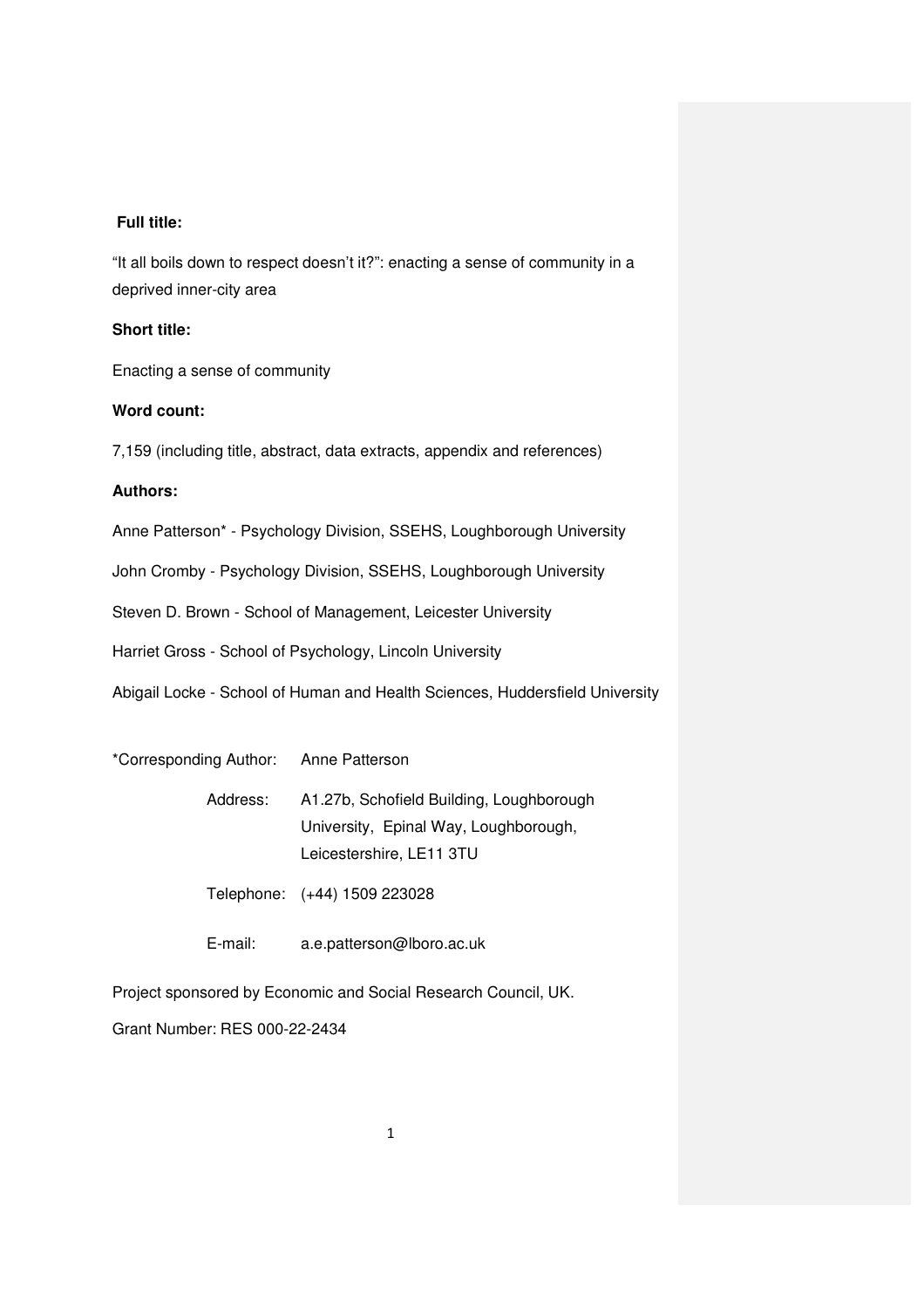**"It all boils down to respect doesn't it?": enacting a sense of community in a deprived inner-city area** 

### **Abstract**

Audio recordings of meetings of two community groups in a deprived inner-city area were analysed, using discursive psychological and conversation analytic techniques to explore situated enactments of 'community'. Participants situated themselves as members; of a geographical community; of an "imagined" community; and, of other constitutive communities. A sense of community was enacted through five interactional strategies: affirming moral codes, 'defending' other members, distinguishing insiders from outsiders, enacting empowerment and challenging institutions. Participants regularly employed emotional displays and affirmed moral positions, both to constitute 'community' and to take action in it. In so doing they worked up social capital and positioned community concerns in ways more reflective of their own situated values than of criminal law or government policy.

Keywords: sense of community, community, morality, interaction, discursive psychology, conversation analysis

2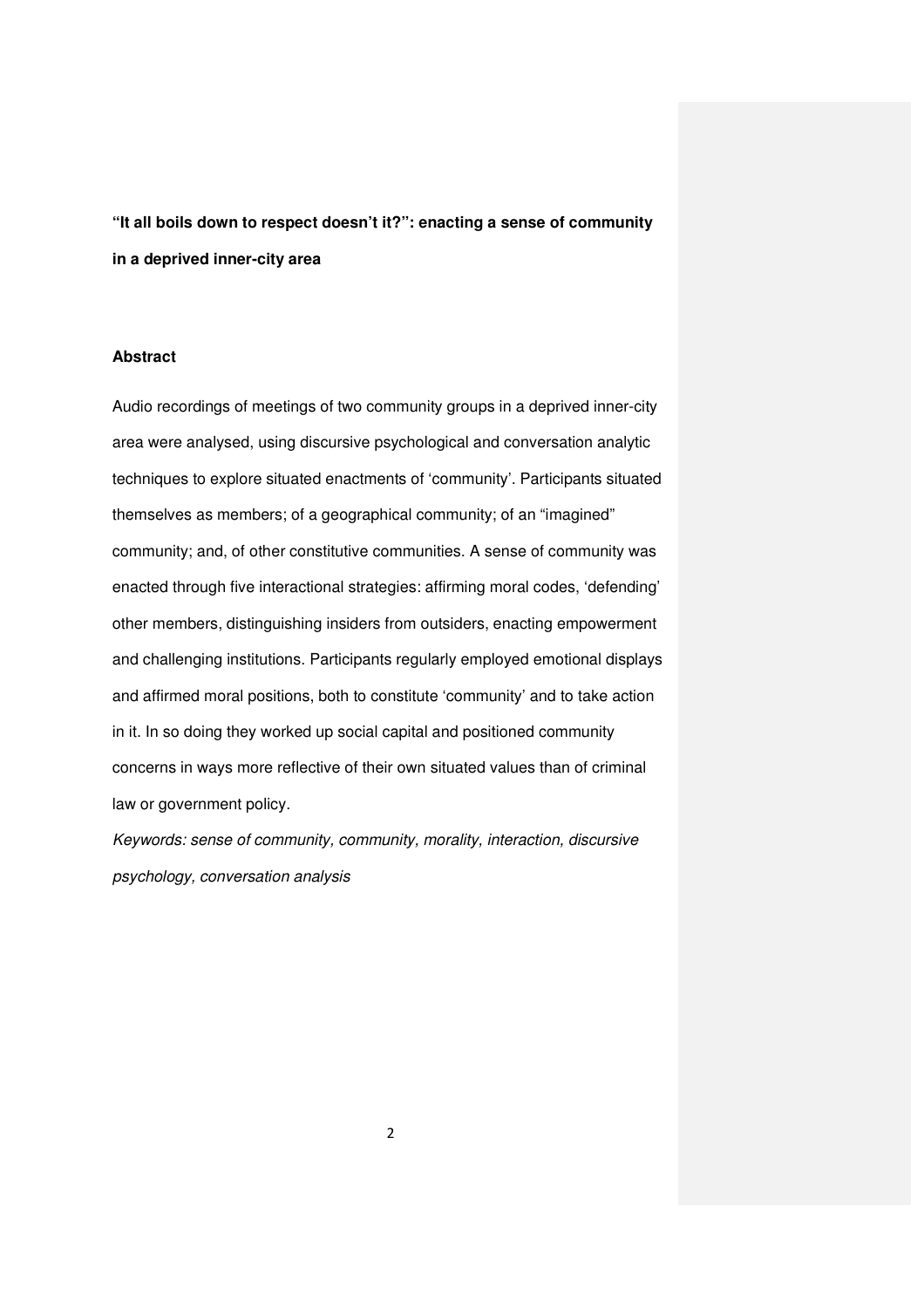#### **Introduction**

This article presents an analysis of how two community groups meeting in a deprived area enact a sense of community. Deprived, here, acknowledges the area's status on material indicators of deprivation compiled by the local authority and the European Union rather than any subjective or communitymember descriptions. In common with other studies, ours does not treat community as a simple, stable fact of social reality, but as an achievement with practical, social and psychological dimensions that contingently embody its morals and values. For Silk (1999) "'Community' suggests any or all of.... common needs and goals, a sense of common good, shared lives, culture and views of the world, and collective action" (p.8). Whiteley (1960) treated community as a more static entity, linked firmly to morality. Community morality, he suggests, "consists of those ways of behaviour which each member of the community is taught, bidden and encouraged to adopt by the other members" (p.141). This perspective links both community and morality to individual behaviour, but remaining rather opaque here is how community itself is constituted. Moreover, both this and Silk's more dynamic perspective are potentially tempered by distinctions between notions of community rooted in either liberal or communitarian philosophies, with their differing conceptualisations of the relations between individuals and collectives (Smith, 1999).

Further complexities arise because community is sometimes construed as a straightforward, bounded physical territory (Silk,1999), and sometimes as a 'stretched-out' form (Allen & Hamnett, 1995; Miller, 1993): not necessarily

Comment [.1]: In full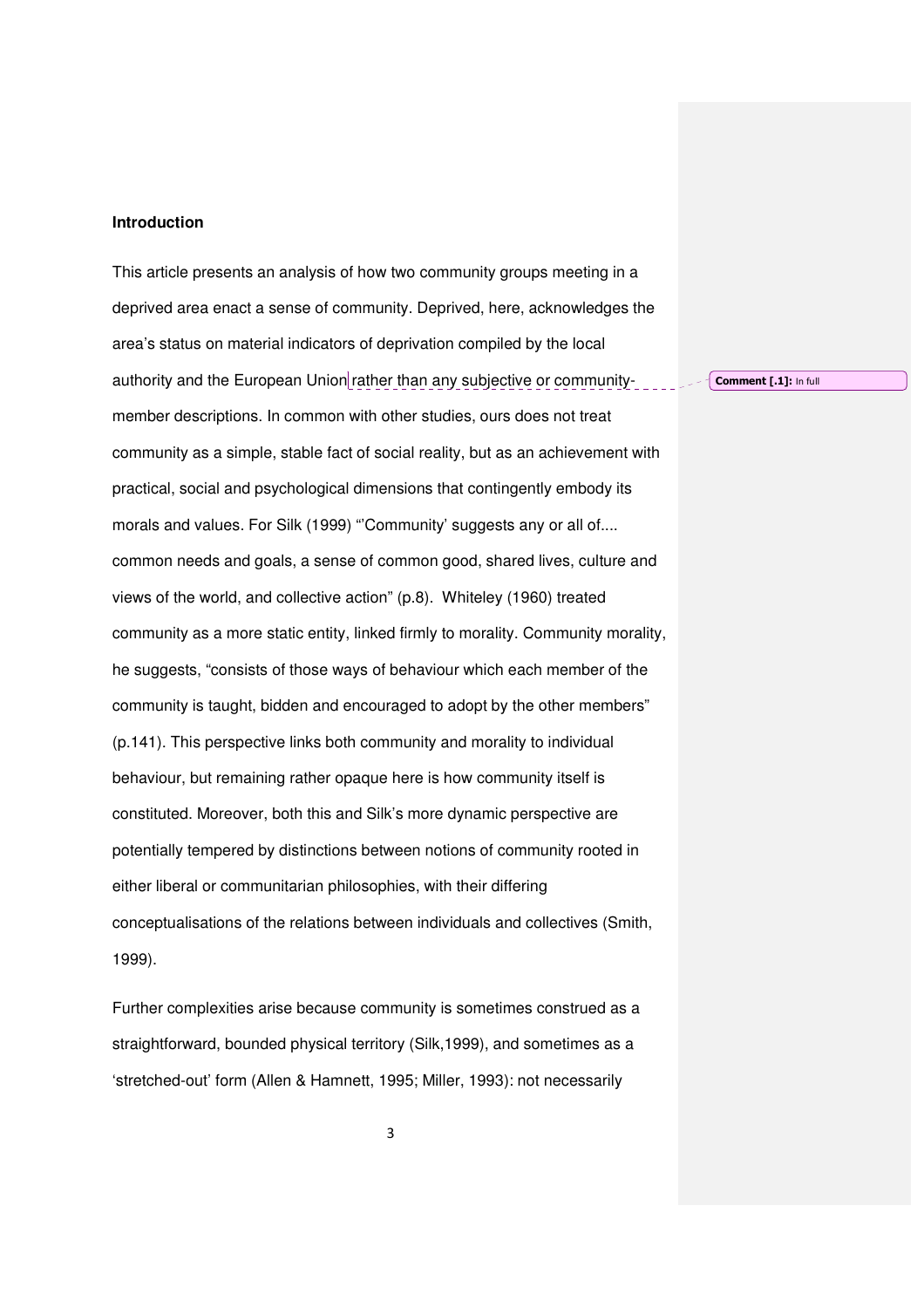reliant on face-to-face interaction but constituted through shared interests and goals and supported by technology. The relations between space, place and community can be fluid: social process is not always indicative of spatial form, and vice versa (Silk, 1999).

The concept of 'imagined communities' of nationhood (Anderson, 1991) encompasses both locally-based and 'stretched out' notions of community. One can be a member of a local place-based community and a citizen of a national state; members can observe customs and traditions (enacted through language, dialect, religion, dress and the like) and dwell within territorial boundaries without ever becoming acquainted with every other member - and consequently without every fully appreciating the diversities submerged within the commonalities they imagine. The community groups in the present study are constituted geographically with respect to a reasonably small inner city area; however they are also designated as groups whose actions should be in the interests of all residents of that locality, and to this extent the community they embody is also a symbolic one. Moreover, the groups are constituted for particular purposes and largely made up of volunteer residents, and so may also be construed as 'communities of choice' (Silk,1999). This concept is indexed by Hirschman (1970) who differentiates between community members who exercise choice either to exit a community (physically or passively) or elect to act in that community to bring about change: he contends that the key factor in this is the degree to which members identify with, and are loyal to, a (particular, presumably imagined) community. This concept of community is highly relevant here, since the participants are almost all volunteer residents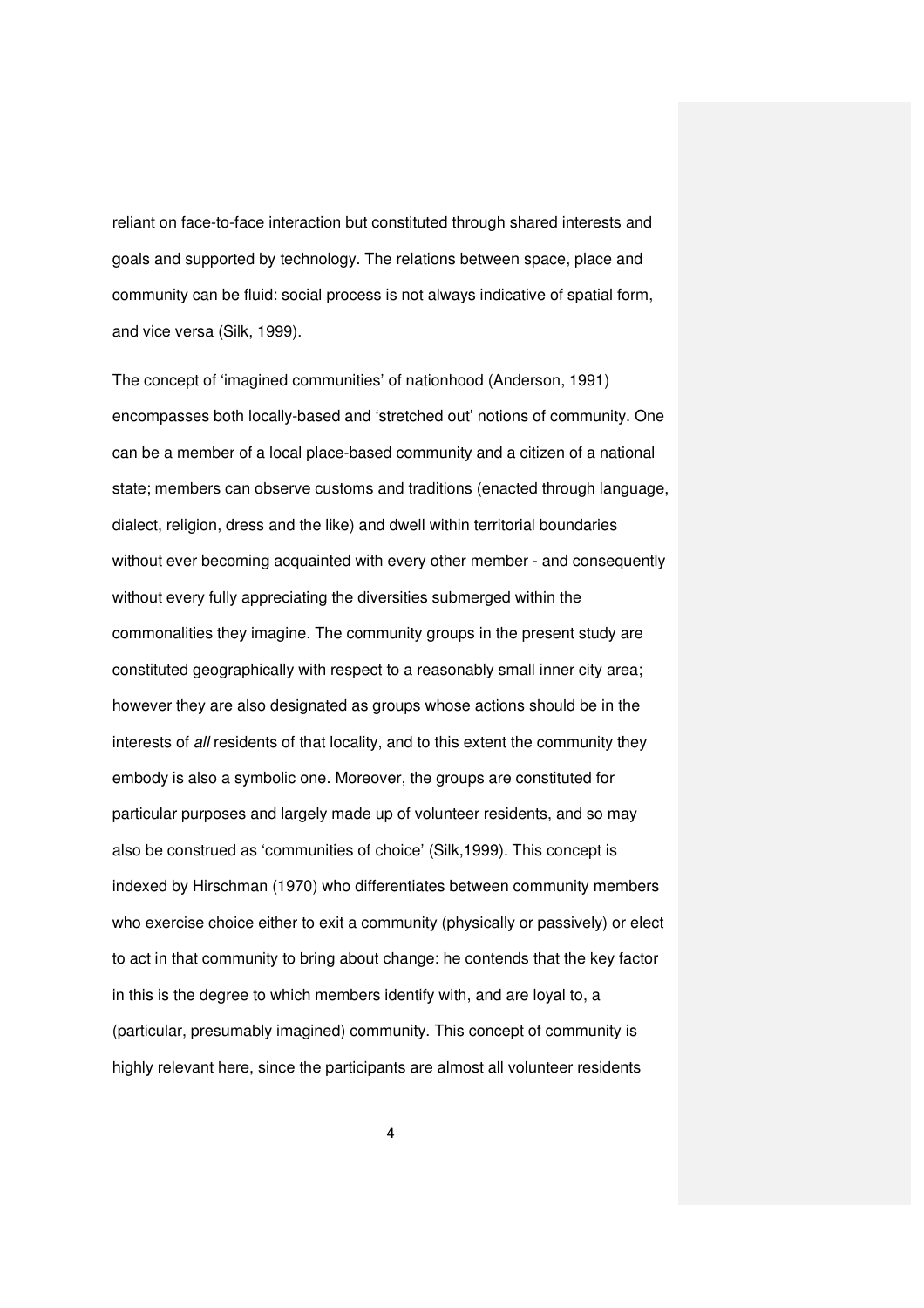who have chosen to develop a particular collective voice, and who attempt to interact with and within their locale, and to shape it in line with their remit as a group.

Taking a community psychological approach, Orford (1992) foregrounds the dynamic reciprocity between individuals and their settings; individuals' experiences and behaviours are influenced by their environment, whilst at the same time they create and shape it. They are "in a continuing transaction with the various settings in which they spend time" (Orford, 1992, p.14). This dynamic view, suggesting continuous iteration and the construction and reconstruction of a sense of community, emphasises the limitations of static, snapshot views for understandings of how communities are constituted and their associated moralities established. Fisher, Sonn and Bishop (2002) have highlighted both the lack of consensus on issues surrounding 'sense of community', and also the diversity of contexts in which it is explored. Some community psychological studies (e.g. McMillan & Chavis, 1986) discuss it as a somewhat innate psychological variable. Many studies have relied upon survey data generated using various scales and indices;an approach which largely precludes consideration of the emergent, lived, dynamic relations between community members. Shotter (1993) contends that:

to live in a community which one senses as being one's own……..one must be more than just an accountable reproducer of it. One must in a real sense also play a part in its creative sustaining of itself as a 'living tradition'. One must feel able to fashion one's own 'position', within t he

5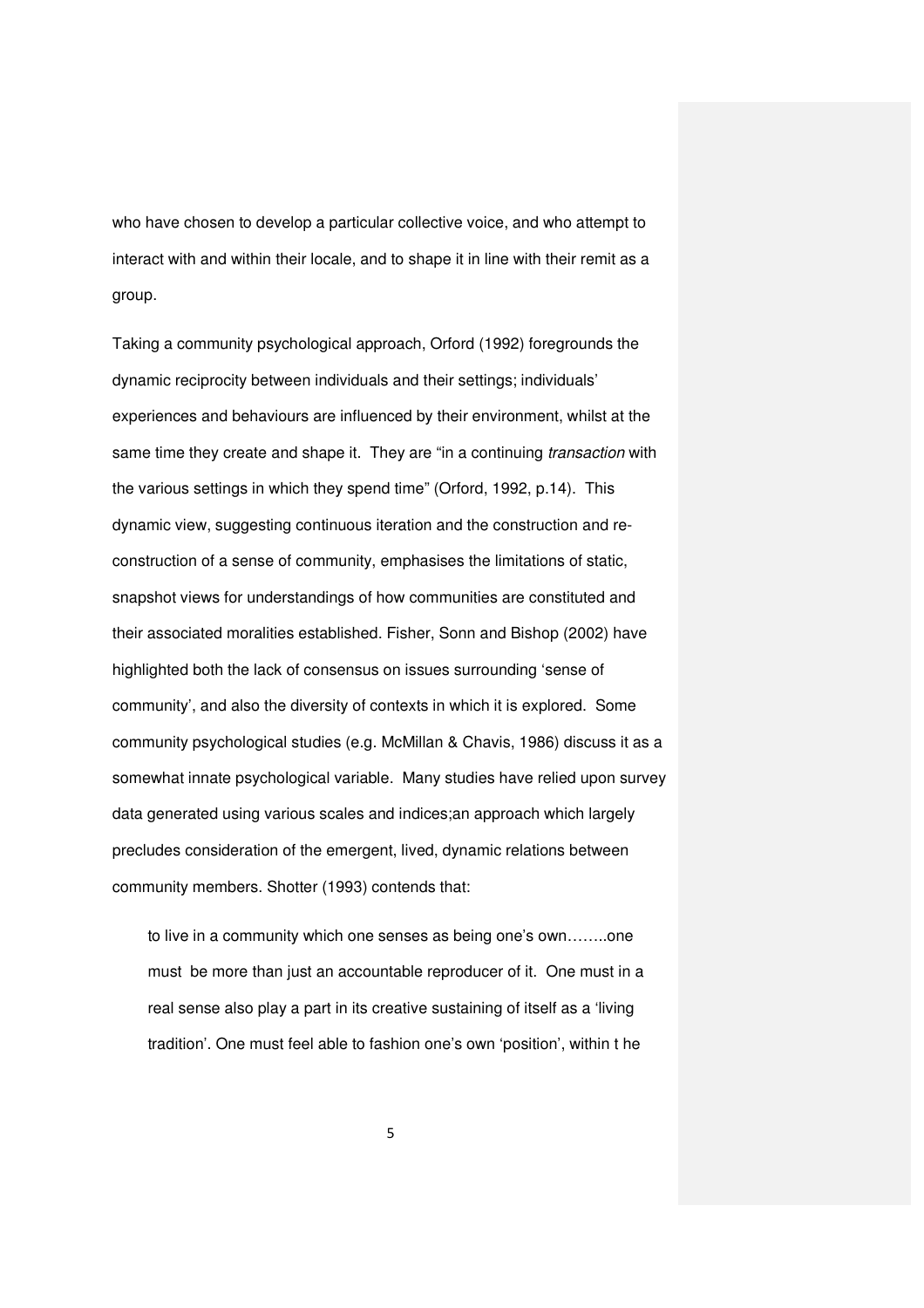'argument' or 'arguments' to do with both constituting and reconstituting the tradition. (pp.162-163).

 To capture such dimensions, then, it seems necessary to explore how community members work together to produce and enact particular, situated, versions of community (Potter & Wetherell, 1987).

However, this does not suggest treating community as devoid of material consequences, since the "connections among individuals – social networks and the norms of reciprocity that arise from them" (Putnam, 2000, p.19) constitute a form of social capital. This empowers individuals and communities to take action: coming together and collectively enacting a sense of community is a way of developing and wielding power. However, social capital can be inequitably distributed no matter how much communities (and in particular community groups) work towards the common good. Members can use it as a means of maintaining their own (potentially privileged) position, and to sideline other members or ideas (e.g.,, Arneil, 2006).

How then is a sense of community to be understood, and how far is it bound up with morality (for example, see Opotow, Gerson & Woodside, 2005)? In recent years, numerous researchers have looked at sense of community as a social construct mobilised in talk. Columbo and Senatore (2005) identified various facets of a 'community repertoire', produced in interviews. Rapley and Pretty (1999) used conversation analysis of semi-structured interviews, finding that a particularised, localised discourse was used to build versions of 'community' and 'sense of community'. They concluded that future research should focus on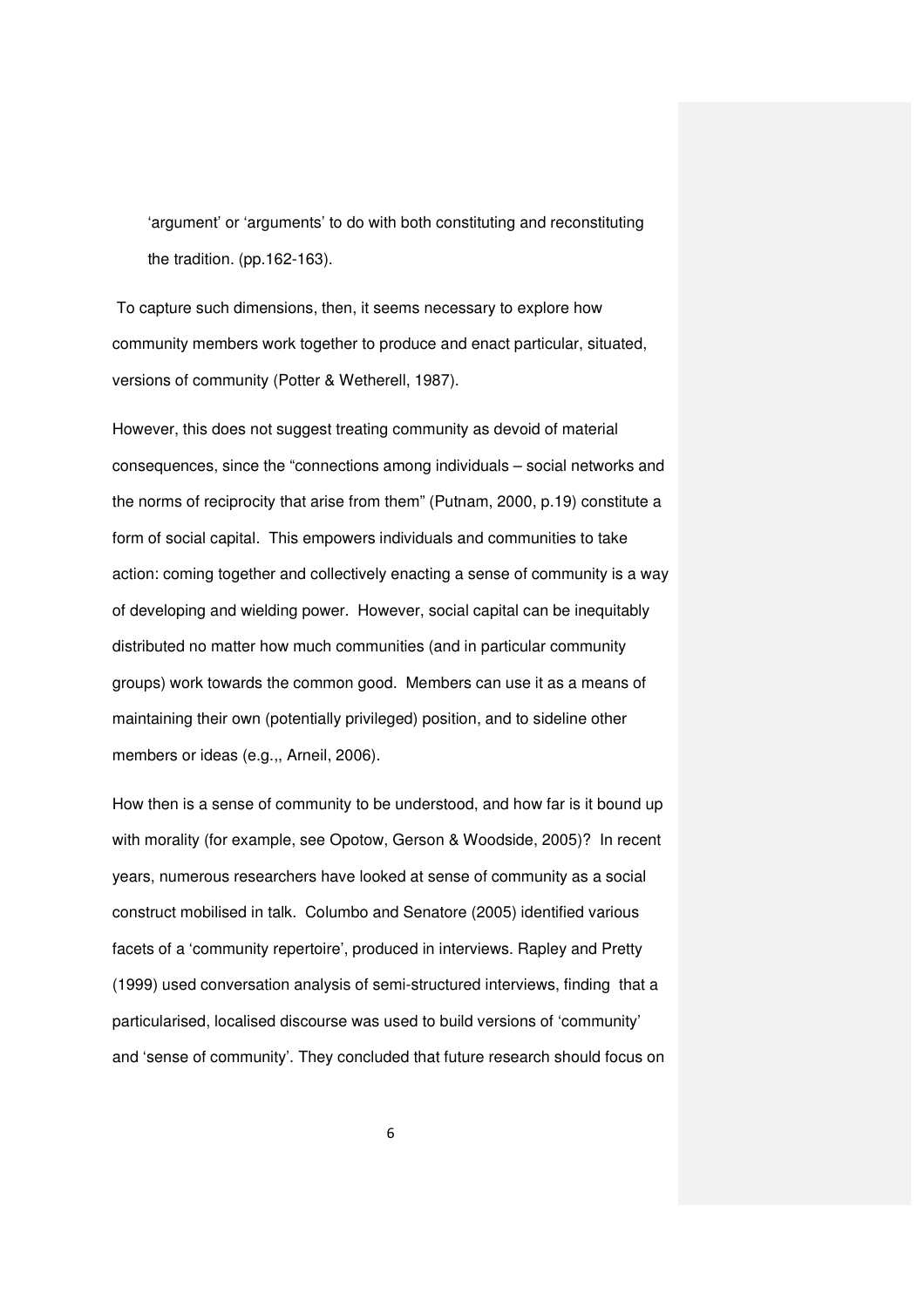how members discursively produce accounts, where 'community' and the lived sense of it that is invoked, have specific,intersubjective relevances. They also emphasise the limitations of interview data with respect to this topic, suggesting that "Perhaps, it is time to return to naturally occurring discourse and to attend to the manner in which people talk 'community' into being in the doing of their everyday business" (p.709) ; the present study uses just this kind of data.

Everyday talk is also a suitable site for the study of moralities. Analysing actual interaction, researchers can identify how moral matters are made relevant in the organisation of talk, so avoiding de-contextualised, pseudo-theoretical accounts, and the unwarranted imposition of normative moral frameworks (Bergmann, 1998). In other words, researchers can study how morality and a sense of community get contingently constituted in the everyday talk of participants. Stokoe and Wallwork (2003) looked at neighbourhood disputes, observing that participants' descriptions contained definitions of 'good' and 'bad' neighbours and these categories were used to invoke and construct a moral order; participants "align and re-align the social and moral order and establish some version of events as social 'fact'…..or as constituting common knowledge about what defines appropriate and moral behaviours…" (p.556).

Thus, by examining everyday interaction, it is possible to explore how versions and notions of morality and a sense of community are simultaneously achieved. Our analyses also show how collective, community identities are used to work up situated versions of community that enable participants to develop empowerment and social capital in their dealings with each other and with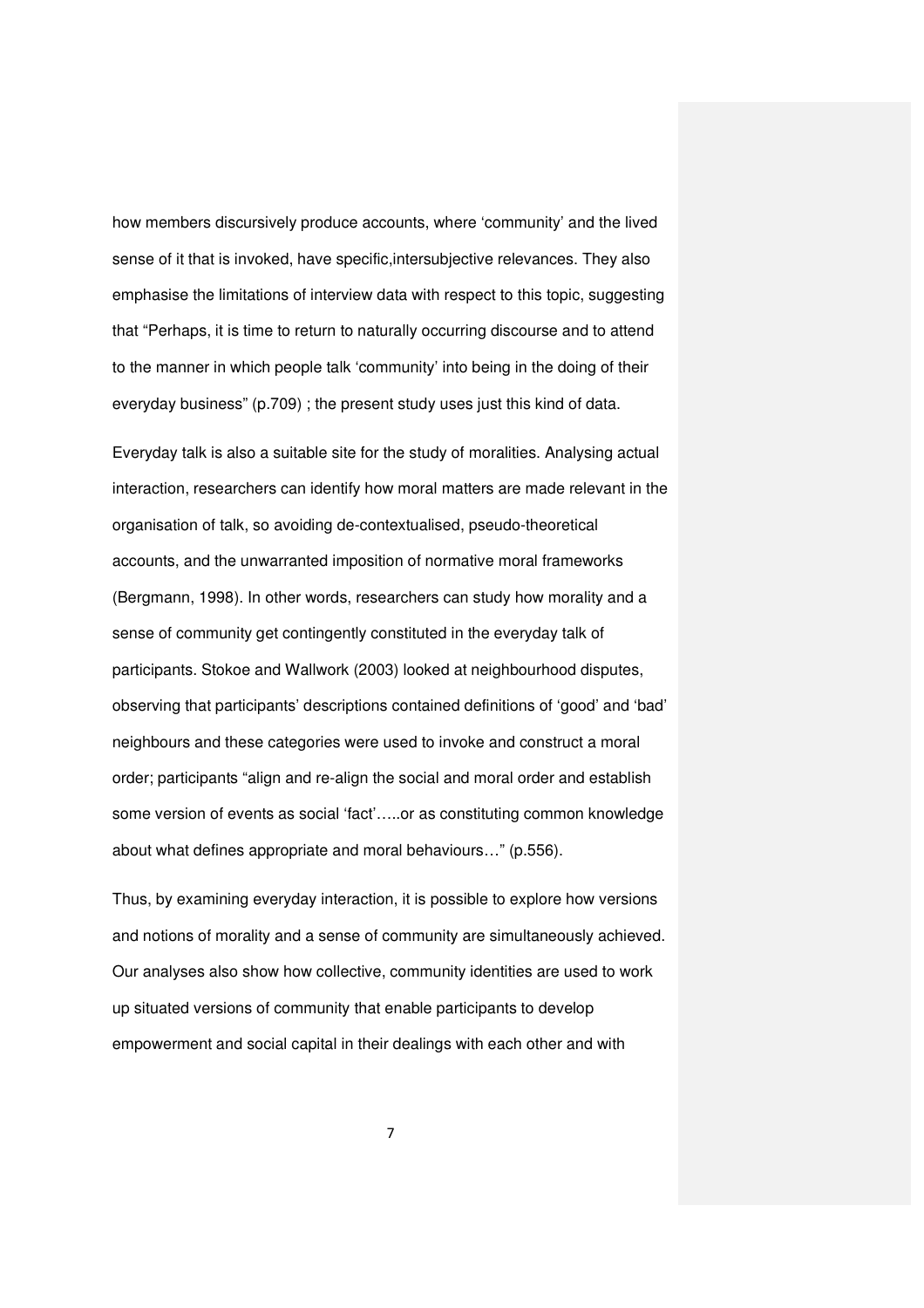institutions. In these ways, they situate and re-situate themselves with respect to problems, using a variety of resources to develop potential solutions.

### **Data corpus**

The data consist of audio-recorded meetings of two community groups collected between June 2006 and May 2009. These groups meet and work within a deprived inner-city area of Nottingham, a city renowned for its high crime rates; in particular its gun crime. It is an ethnically diverse area that has significant levels of income deprivation, poor health, disability and pensioner poverty (Nottingham City Council 2004). The two groups are supported by a charity that brings together business, local authorities and the local community, with the aim of keeping the local community clean and safe. The "Tidy our Community" (TOC) group focuses allocated resources upon the former whilst the "Watch our Community (WOC) focuses upon the latter. Membership of the groups was quite stable over the three years, with between five and twelve people attending each meeting. Several members of the TOC group were also members of the WOC group, so there was some overlap in membership. Although we didn't systematically gather demographic information, members tended to be equally likely to be men or women, older (many were in their 40's, the oldest in his 70's), predominantly white British, long-term residents in the area. , Meetings were chaired by a paid worker and included at varying times, local authority and Police Service representatives as well as residents and community wardens.

#### **Method**

After first separately obtaining informed consent from each of the participants, meetings were recorded using digital recording equipment. The researcher was Comment [.2]: Is there another descriptor that does not reproduce problematic 'race' category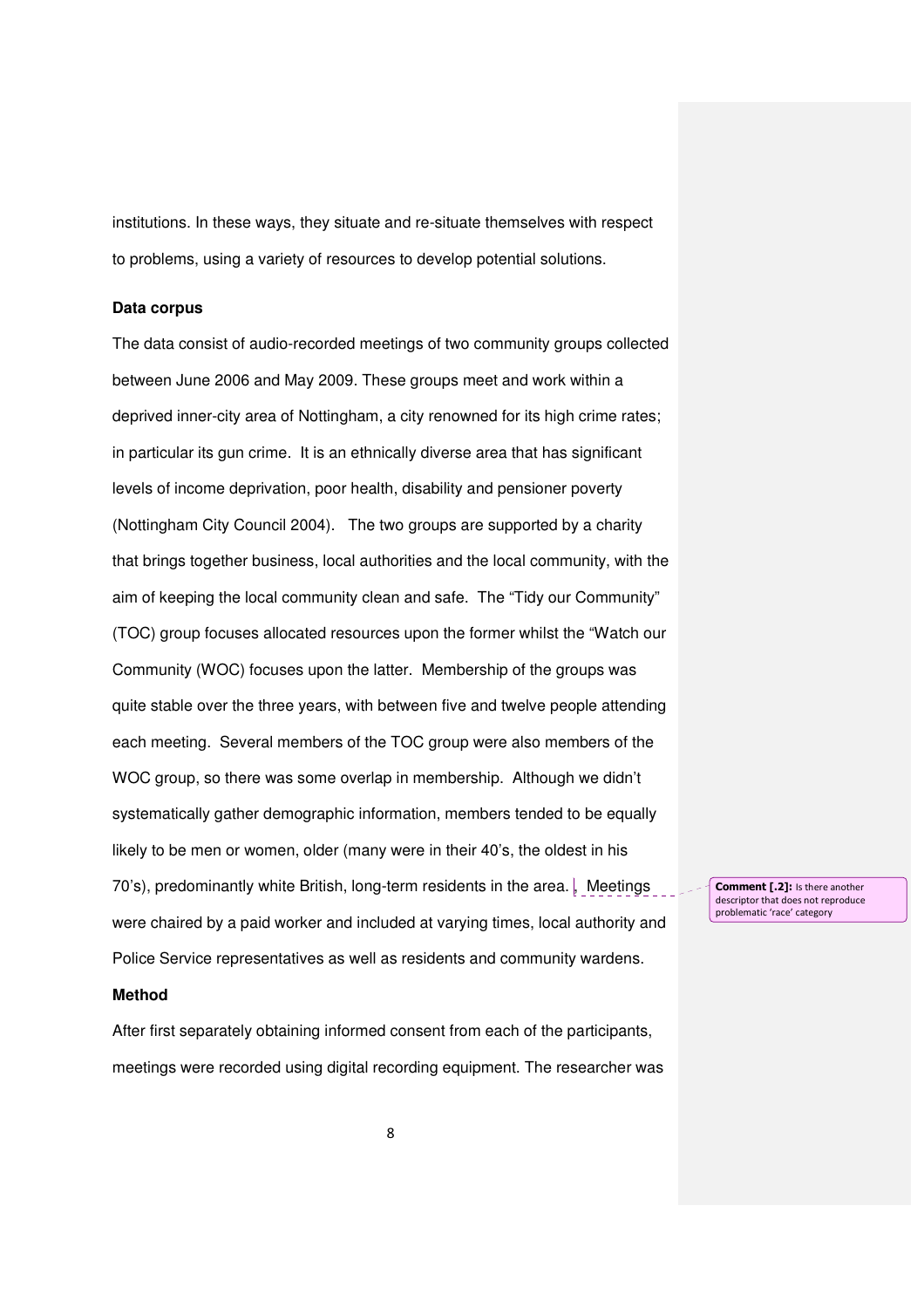present at the time of recording but sat apart from the main group allowing them to proceed in as naturalistic a manner as possible. Eighteen meetings were recorded in all, comprising thirteen TOC meetings and five WOC meetings: the latter meetings were recorded subsequently, as a check that any findings were not simply the artefact of one group – hence there are fewer WOC meeting recordings. Data collection generated over twenty-four hours of data. Initially the meetings were transcribed verbatim by a professional transcription service and subsequently selected sections were transcribed using Jeffersonian transcription conventions (Jefferson, 2004). This enabled the capture of hearable features of the talk such as any added emphasis placed on particular words, particularly loudly or softly spoken words and increases or decreases in pitch within the talk, all of which could be used to inform analysis, in the sense that they were used to enact emotion or construct the matters discussed, in a particular way, with particular nuances. The data was then analysed using discourse and conversation analytic techniques. The use of naturally occurring data has the advantages of avoiding interviewer 'interference' and allows agendas to be driven by participants rather than the researcher (Potter & Hepburn, 2005). We were thus able to engage with issues that emerged in the interaction between members, rather than predefining them. Analytic rigour is maintained both through the rigour inherent in discourse and conversation analytic techniques, as well as the transparency enabled by presentation of representative extracts that can be scrutinized alongside interpretations.

Comment [.3]: audible

**Comment [.4]:** i understand these as different. Any particular set of authors that informed this that can be listed for readers?

Comment [.5]: Perhaps analysis and interpretation? Just a suggestion

**Analysis**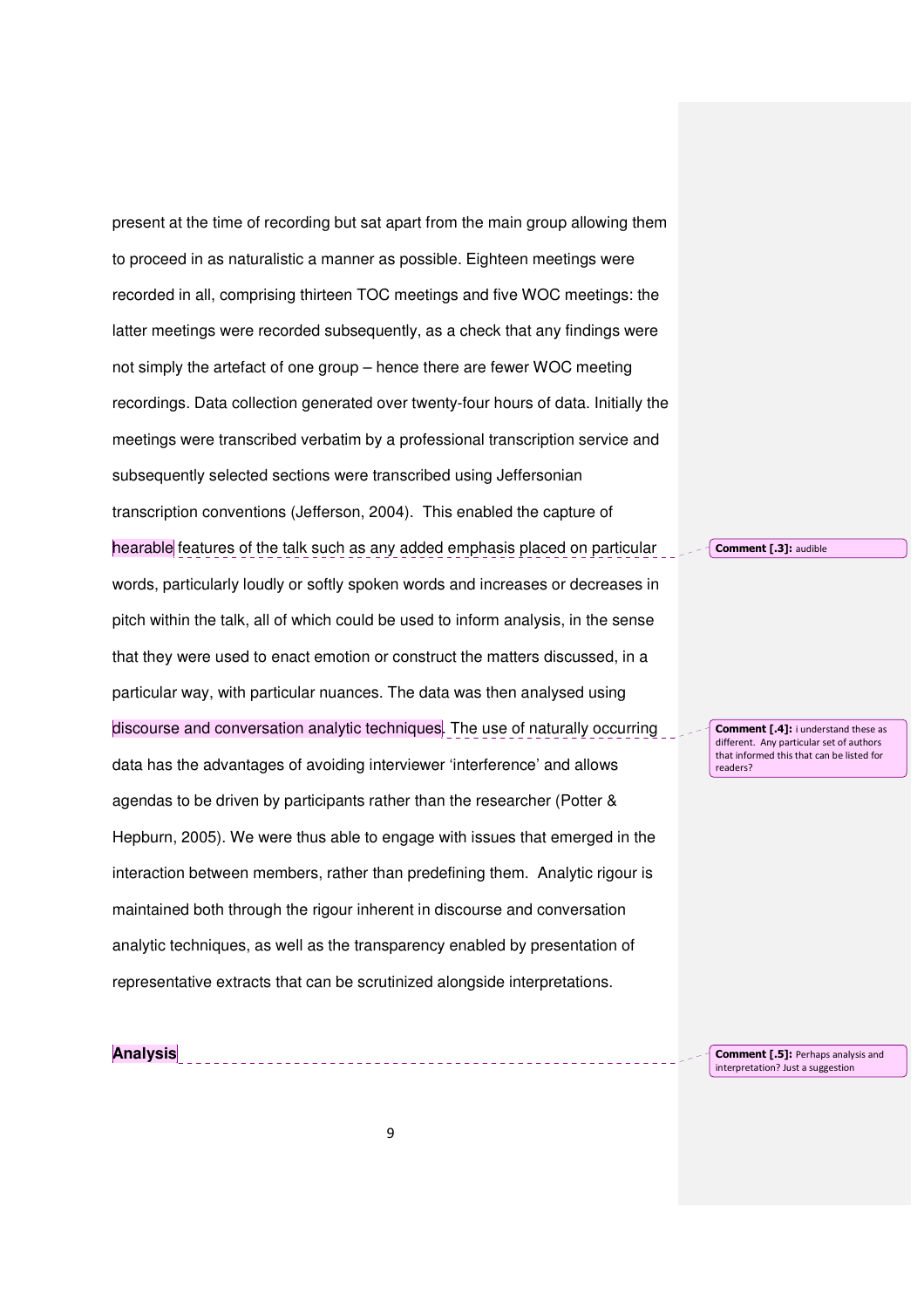In regular discussions about a range of behaviours that are of concern to the TOC and WOC Community Groups, participants are observed to enact a sense of community by identifying and engaging certain moral codes as they apply to their community. They talk of having discretion over what is 'acceptable', or otherwise, and display themselves as protective of the interests of more 'vulnerable' members of their community. Furthermore in their interactions they identify and differentiate between those who are more transient members of their community and those who are culturally different. The group uses these resources to enact a sense of their community, producing themselves as community members who are collectively empowered and capable of taking action - both in an immediate, practical sense, and in the sense of challenging authorities and institutions to respond to their concerns. Since this is part of their remit as community groups, they also orient consistently to the wider communities within which they are embedded, and with which they interact.

#### **Affirming the moral code of the community**

In the following two examples members engage a moral code or framework to position certain behaviours. In particular participants construct and affirm a sense of what is acceptable and what is not with regard to cycling in the community and consuming alcohol in public places.

**Extract 1 (TOC2)**  ((participants are talking about cyclists cycling on pavements)) 1 **Mar:** i think it all boils down to (.) uhm <u>respect</u> 2 [doesn't] it. [doesn't] it, 3 **Joy:** [respect] 4 **Jun:** yes, that's what it i:s. 5 **Mar:** and that's just >gone out the window< and i think if i'm: 6↑cause i-i've been- i've nearly been knocked over on the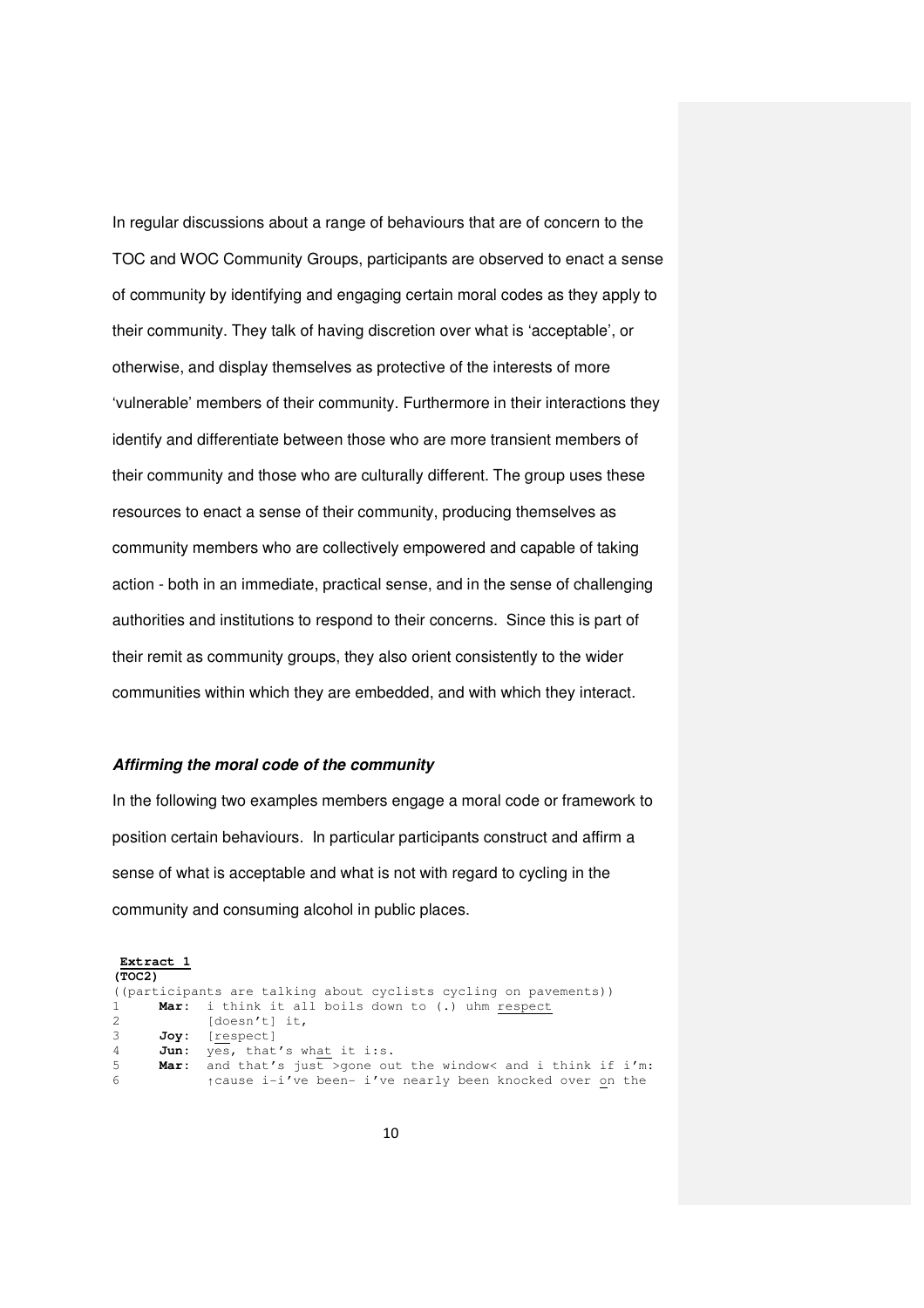7<br>8 **?** : pavemen[t. 8 **? :** [ye[ah]<br>9 **Mar:** [wi] 9 **Mar:** [with a [cy-]<br>10 **Jun:** [yes] 10 Jun: [yes] I have yeah<br>11 **Mar**: uhm cyclist aswell. and he was 190in Mar: uhm cyclist aswell. and he was 190in 1at quite a 12  $\frac{\text{spec}[\text{d}]}{13}$  Jun:  $\frac{\text{spec}[\text{d}]}{1}$ 13 **Jun:** [ye[h 14 **Mar:** [you know, and uhm its- >he just didn't seem to,< 15 be ↓bother:ed<br>16 **Jun:** °don't care° Jun: °don't care° 17 **Mar:** you  $\downarrow$ know, uhm: 18 **Dav:** (>i mean<) cause they we[ave in and out don't they

Participants have been discussing the behaviour of cyclists some of whom cycle too fast on pavements and some of whom are more careful (participants have displayed a *general* acceptance of cycling on payements – it is the degree of care taken that has formed the basis of the prior talk). In Extract 1, Martha draws upon a very particular, commonly-known, moral category ("respect"), to characterize the matter in hand. The notion that cyclists' behaviour "all boils down to respect " is suggested by Martha (line 1), restated by Joy (line 3) and agreed by June (line 4), thereby building this as a category of behaviour that belongs to a shared moral framework of which each member has shared appreciation. Martha further builds up the moral case by suggesting that respect is not just lacking but has 'gone out of the window'. This suggests that people have not only not got respect but have actively discarded it, which again projects a moral dimension onto the cyclists' behaviour. Martha attributes a particular disposition to a cyclist who almost knocked her over on the pavement (lines 14-15), claiming "he just didn't seem to be bothered". At line 16, June suggests that cyclists "don't care". Martha and June collaboratively build a picture of cyclists who are by their 'uncaring' disposition breaching the moral code of the community of which they share membership. Their membership and 'right' to comment is displayed through a shared and affirmed appreciation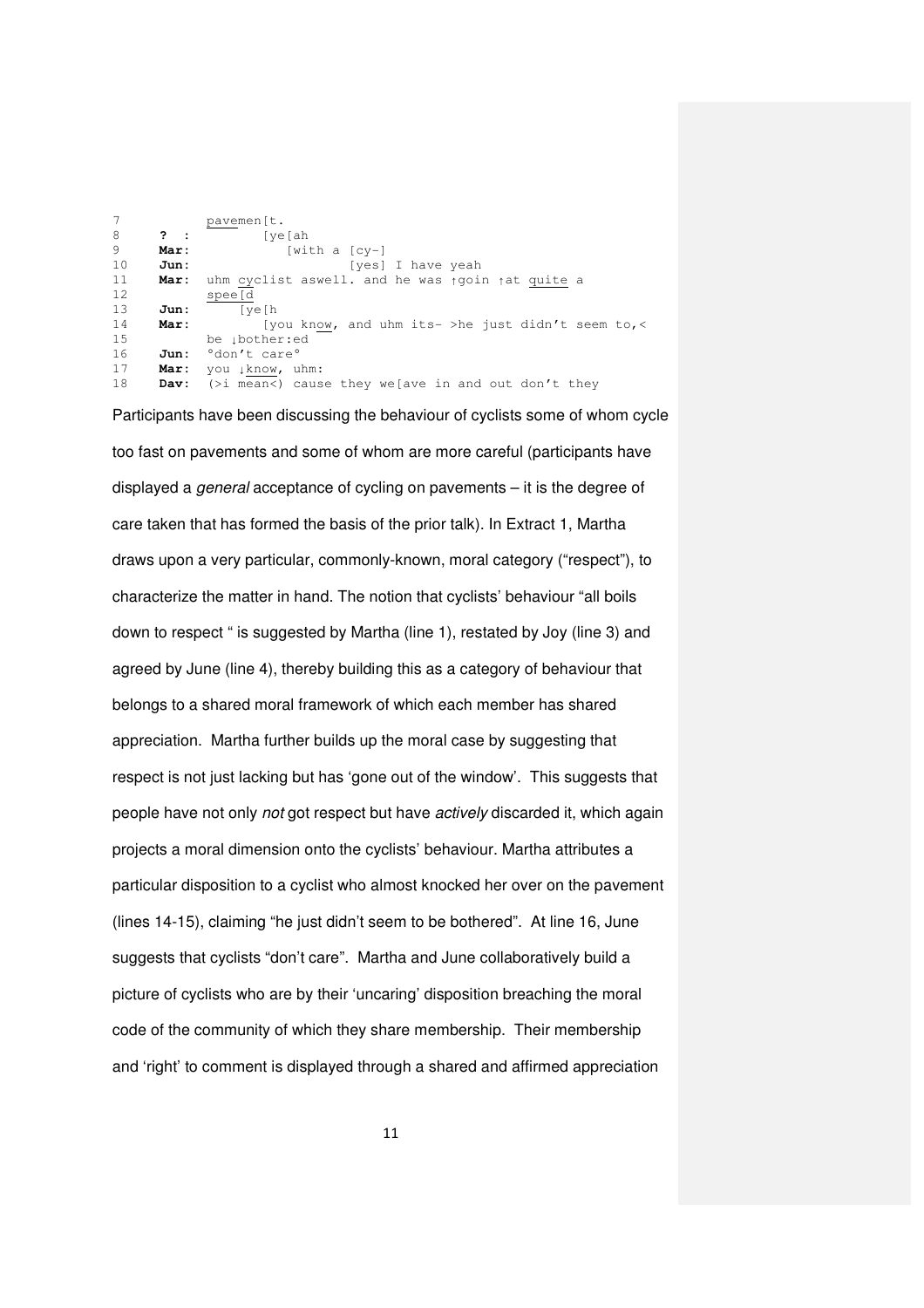of the moral category (respect) as used by each, and also through shared experiences of the behaviour itself (lines 6-10). They thus construct a particular sense of community by producing shared experiences, positioning them within a particular, shared moral framework. Martha within her next turn (not shown) also positions this in a wider community context, when she says "i suspect it's illegal, yeah?". Thus there is orientation to both a particular sense of community in which this behaviour is disrespectful and to a sense of a wider community in which it is also illegal. Sense of community is produced here as something quite local and particular, using common experiences and moral stances, but also as something existing within a wider community; an imagined community that has as one of its bases, a legal system which differentiates legal and illegal behaviours.

In Extract 2 participants discuss whether someone having a picnic with wine in a 'no alcohol' zone would or should be stopped from doing so and whether they as 'upholders' of their community 'rules' have some discretion over how they apply them.

| Extract 2 |                  |                                                          |
|-----------|------------------|----------------------------------------------------------|
| (WOCI1)   |                  |                                                          |
| 1         | Mal:             | would you turn a blind eye, =                            |
| 2         | Jim:             | $=$ we: $1\left[1, \right]$                              |
| 3         | $\mathbf{Ray}$ : | [(its how far ) if they have red wine.                   |
| 4         | Jim:             | it is.                                                   |
| 5         |                  | ((other participants talking at same time))              |
| 6         | Ray:             | [(y'can't say)                                           |
| 7         |                  | NO, you can't drink, but YOu, [you can.                  |
| 8         |                  | [((several[participants talk))                           |
| 9         | Mik:             | [i, i disagree, i                                        |
| 10        |                  | disagree, there should be some discretion in there;      |
| 11        |                  | (0.4)                                                    |
| 12        | Mik:             | the target for the nos- the- from no drinking was the    |
| 13        |                  | >heavy< street drinkers, $(0.3)$ who're intimidating and |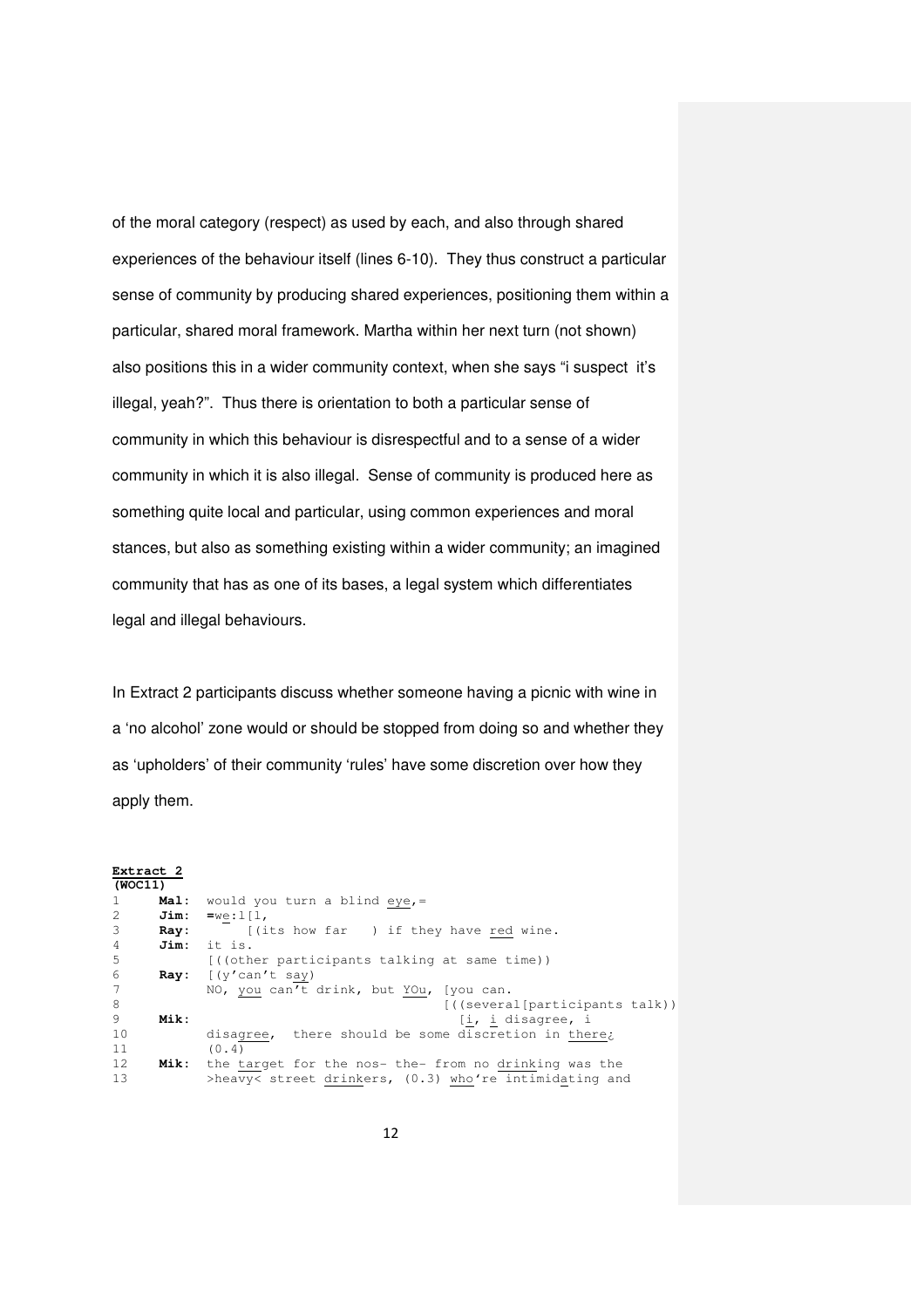| 14 |             | causing problems with the community.=                      |
|----|-------------|------------------------------------------------------------|
| 15 | Mal:        | $=$ veah.                                                  |
| 16 |             | (0.2)                                                      |
| 17 | Mik:        | but with discretion and i believe you have discretion to   |
| 18 |             | do, so.                                                    |
| 19 | Mal:        | ∘vehh.∘                                                    |
| 20 |             | (0.4)                                                      |
| 21 | Mik:        | $\rightarrow$ you can walk away.<                          |
| 22 | <b>Mal:</b> | ∘veh.∘                                                     |
| 23 | Mik:        | and if you see a picnic that's going o:n, $(0.5)$ and its- |
| 24 |             | err its >being well managed: $\lt$ =uh'its not row: [dy,   |
| 25 | Ray:        | [(whereabouts                                              |
| 26 |             | were they avin the picnic)                                 |
| 27 | Mik:        | [>then you have the discretion< to walk away               |

The matter raised here by Mal is the extent to which a city council 'no alcohol' directive would or should be enforced. Ray argues that you can't differentiate and allow some to drink in an alcohol-free zone whilst disallowing others. Mike, alternatively, suggests that there is room for discretion. In lines 12-13 Mike identifies the "heavy street drinkers" as those targeted in the no-drinking directive. In lines 13-14 he suggests that such drinkers are "intimidating and causing problems with the community". In so doing, he builds this particular set of drinkers' conduct as problematic and outside community norms of behaviour. Mike uses the expression with the community (line 14), so constructing individuals as 'interfering' with the community not only causing problems in it. This potentially situates the street drinkers outside of the community and suggests their problematic engagement with it. By implication the behaviour constitutes interference with 'standard' community norms or functioning. Constructing street drinkers as intimidating suggests a contradiction to the standard way in which this community works. Mike draws upon a category to describe their behaviour, that is identifiable as unfavourable and this enables him to build a contrast between the 'picnickers' and the 'street drinkers'. In so doing he defines the moral code applied to drinkers in this community,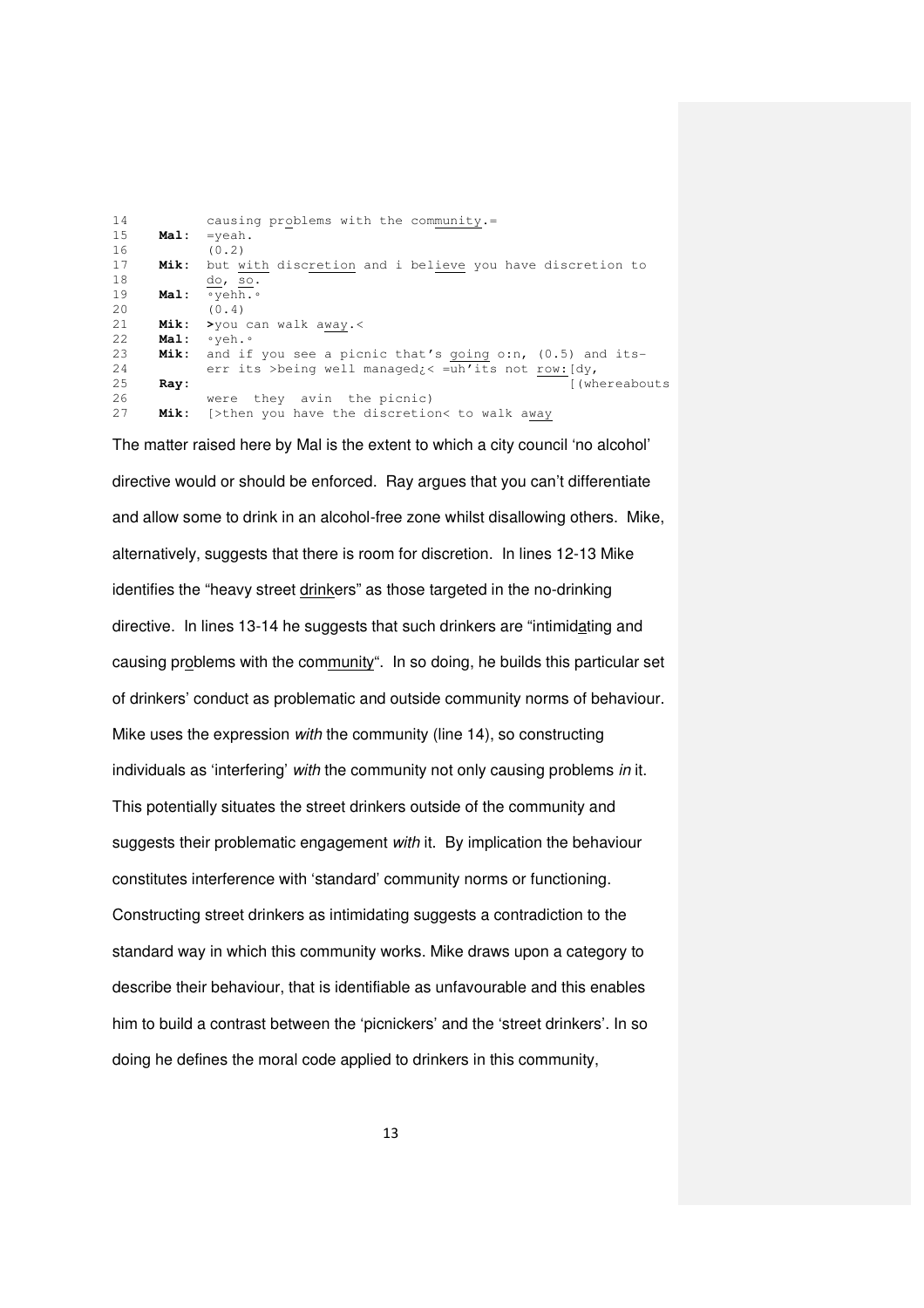distinguishing between those who are well-managed and those who cause problems. Again then we see a sense of community being built around a notion of what constitutes 'acceptable' community standards, through the defining of favourable and unfavourable behaviours. Mike constructs his argument for using discretion, by attributing experiences of intimidation and problems to the community as a whole. Constructed in this way "intimidating" becomes something experienced by the community as well as something that the street drinkers do to it. Furthermore, the notion that members of the group and the community might exert discretion in the application of morals and "rules", orients to aspects of community that are dynamic and iterative, illustrating that a sense of community is very much a situated construct.

Both examples then, show community members alluding to a community morality and positioning behaviours relative to a community 'norm', to construct a sense of their community; its behavioural norms, moral code and also their discretion over its 'rules'.

#### **'Defending' community members**

Another way in which participants enact a sense of community is in their support of community members and their right to have choices. Not only do participants construct problems as being of general concern but they particularly emphasise the impacts upon particular community members. In Extract 3 we see a community problem constructed in terms of the effect it has on carers who use pushchairs. Participants' recurrently orient to how anti-social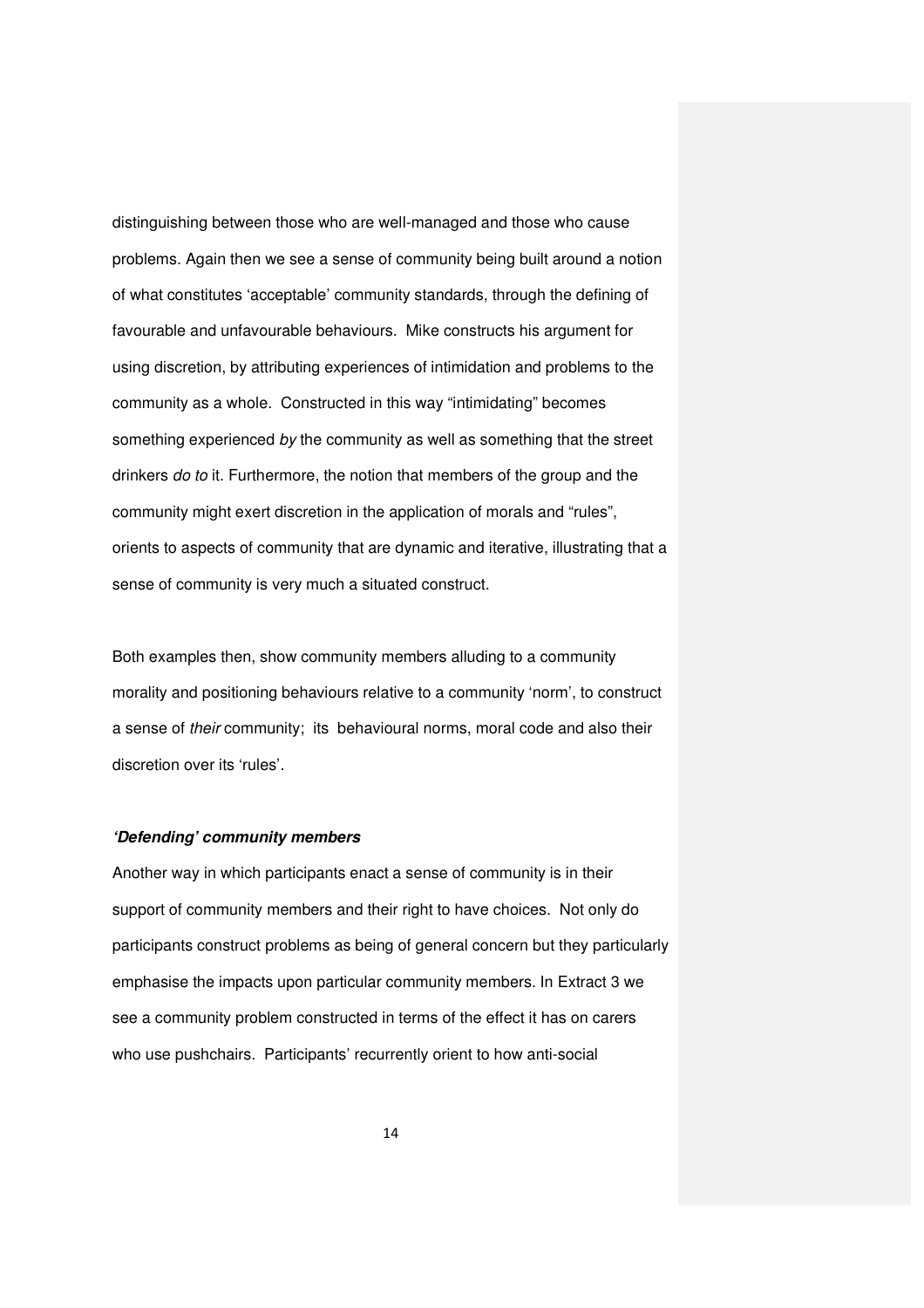behaviours impact upon potentially vulnerable members of the community. Here this is those who have to push their pushchairs "into the ↓road" because of obstacles on pavements. Referencing pushchairs denotes the involvement of children (potentially weaker, more vulnerable members) which projects this as a moral issue for the community to resolve.

#### **Extract 3 (WOC17)**  ((Participants are discussing the ongoing problem of a garage proprietor conducting business on the pavement and street)) 1 **Mik:** >i think< (.) if we >take it to the meeting< on Thu:rsday 2 and try and find out (0.9) µuh:m: if we can >open it up <= 3 cause >I think if he's< gettin'earhole bent by more and more 4 >people<= cause i r- >i ↑think< (0.7) ↓people feel ↓intimidated  $(0.4)$ 6 **Mik:** [by his presence 7 **Mal:** [( )[yeah he's ] 8 **Mik:** [as well e:] e's he's (0.3) ↑↑not an 9 intimidating guy ↓generally 10 (0.6) 11 **Mik:** but ↑you >↓go an approach him he can come up with some attitude 12 (0.4)<br>13 **?** : ( $\circ$ mm: 13 **?** : (◦mm::◦) 14 **Mik:** and I think people [>who push their-< (.) 15 **Mal:** [yea::h:: 16 **Mik:** ↑cha:irs, (0.4) uh push their pushchairs into the ↓road 17 rather than try an force em ↓down the ↓pavement and havin a go 18 **a** [at him **]** 19 **May:** [((throat clearing)) ] see I went down there-=<br>20 **Mik:** they just keep the peace and walk into the ro they just keep the <sub>↓</sub>peace and walk into the road,

There are potentially two facets to this problem; carers of children have to push their pushchairs into the road, (notably this is constructed as into the road, highlighting the dangerous nature of this necessity), and people do this to keep the peace, as the perpetrator "can come up with some attitude" (line 11). Mike summarises the choice as that between forcing (note 'forcing' is not always easy and requires some extra effort) the pushchair along the pavement whilst grumbling at him (lines 17-18), or "they just keep the ↓peace and walk into the road," (line 20). Furthermore Mike suggests that "people" in general (line 4) feel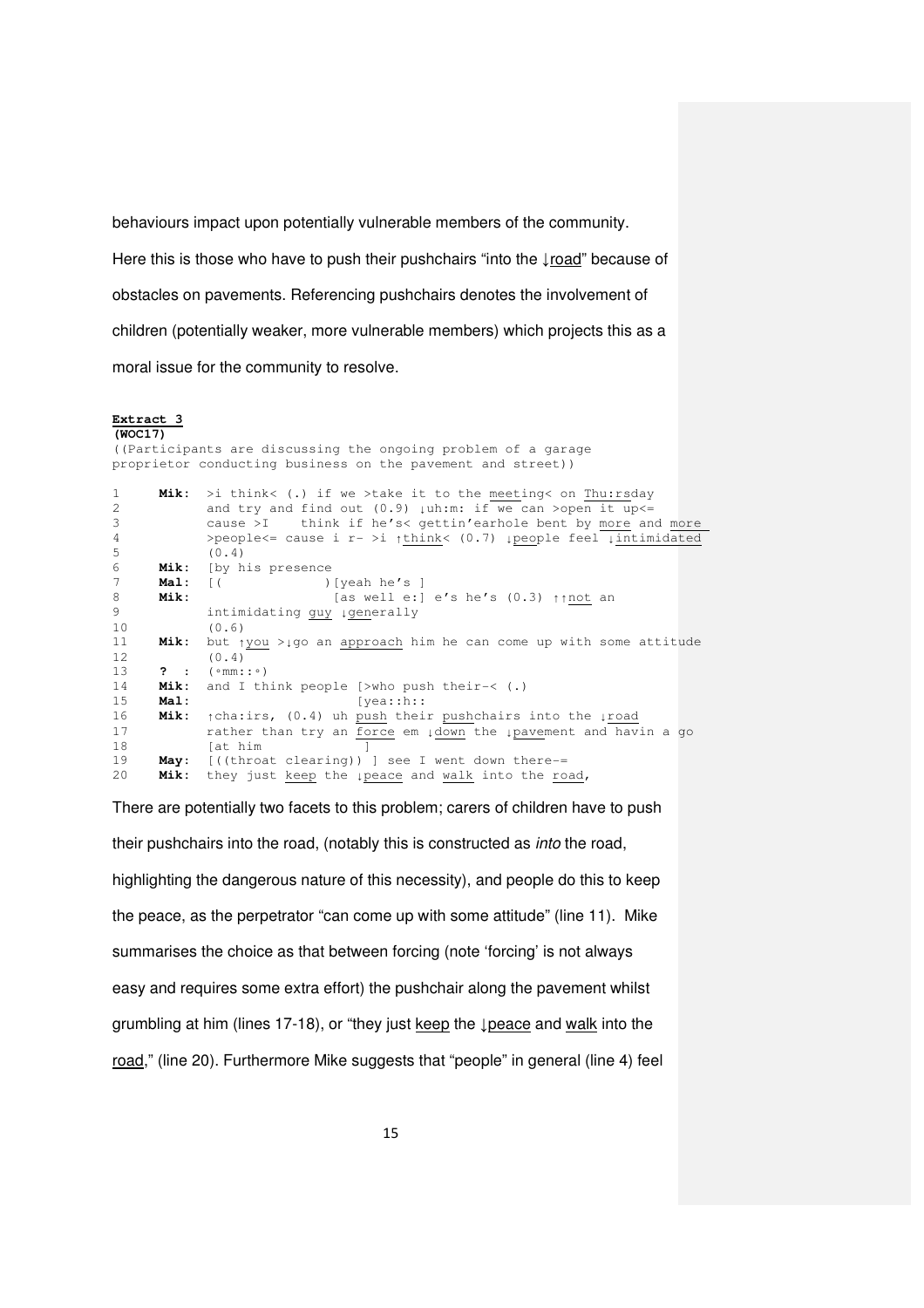intimidated, indeed more and more people (line 3) are becoming vocal, about this matter. It is described as affecting the community at large and is produced as of collective concern. Here then participants produce this as having a 'moral' dimension; one member of the community poses problems and limits the choice of other (potentially more vulnerable) members of the community. Mike's construction of this dilemma (in particular in lines 16 through to 20) contains emphases (signalled by underlining) on all the aspects which build this as morally questionable. Additionally, his suggestion, that people may decide to "keep the peace", also alludes to a community that is fundamentally peaceable. Thus participants enact a sense of community through collective definition of a problem and orientation to supporting 'vulnerable' members of the community. Again participants display a sense of what is reasonable behaviour in their community (displaying "attitude" is not reasonable) and that they are intrinsically peaceable. They mobilise this sense of community in order to develop a plan of action to deal with the problems they are reporting.

The moral case is also built in part through the delivery of the talk. For example participants use loudness, rising and falling intonational contours and particular emphases on words, indexing something of their emotional response to the situations they are constructing. Emotion displays thus provide participants with a means of indexing particular responses to situations and so enables them to be built as moral issues. Notably too these examples build upon a notion of mutual respect and consideration; not in the broad sense that people may have respect for people in authority, for more senior people, or for more affluent

Comment [.6]: Suggest para.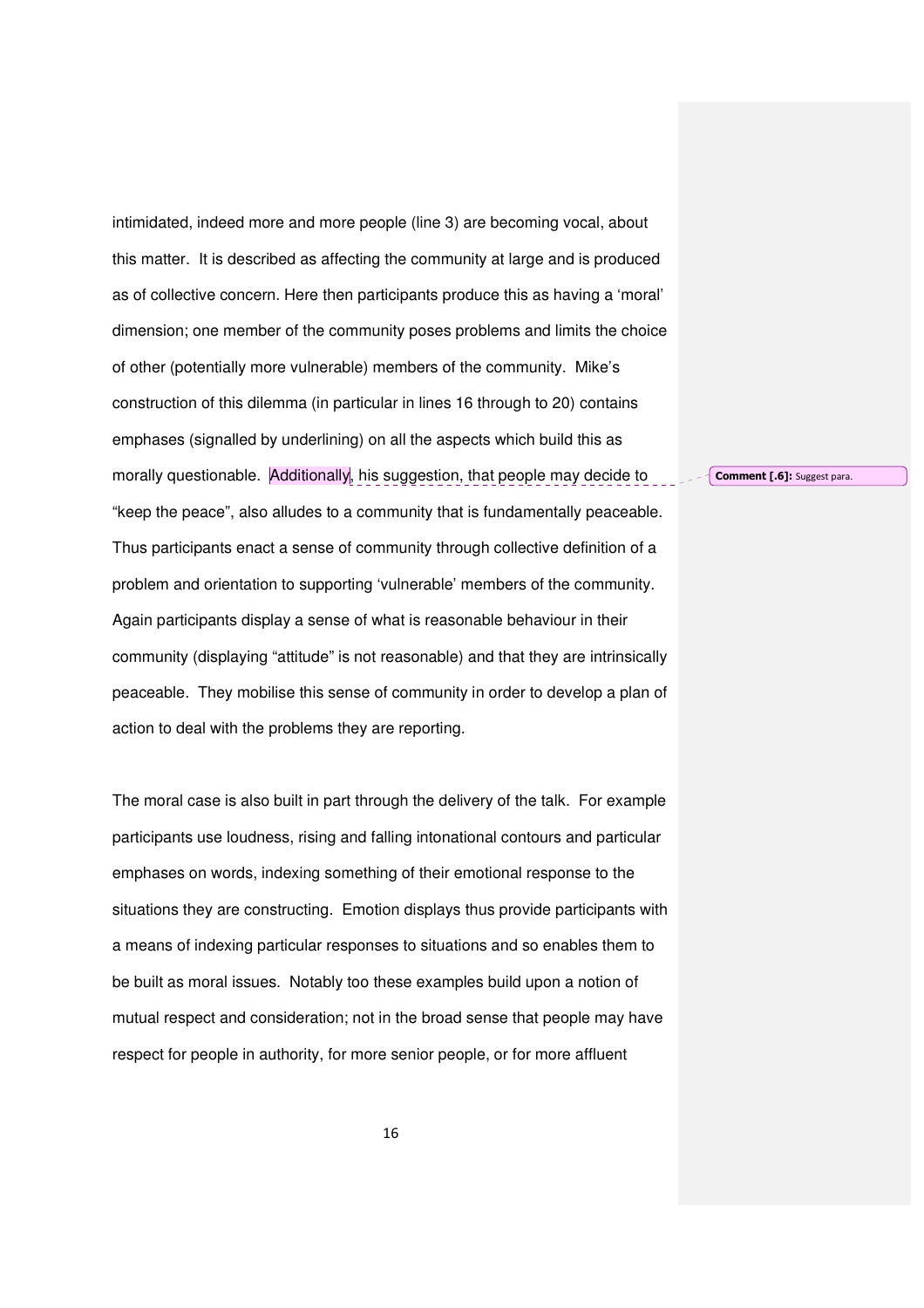people and so on. Rather the constructions denote how people within the same community should or should not behave towards each other. It is mutual respect for one's 'neighbours' that is constructed here.

#### **Distinguishing between Insiders and Outsiders**

Participants also enact a sense of community through their constructions of what, and how, one might be an insider of and/or an outsider to the community. In Extract 4 participants are discussing strategies for approaching students regarding their late-night noise-making.

#### **Extract 4 (TOC6)**  1 **Cra:** i mean] i- i know of- of people who have gone to 2 the students next door: and all they've got is a<br>3 mouthful. of albuse. mouthful, of a<sub>↓</sub>buse. 4 ((various murmurings)) 5 **Cra:** we live here, we ↑pay to live here. 6 (0.3) 7 **Cra:** what they don't seem to realise is you're only here for 8 nine months of the year, (0.3) ↑some of ↓us (.) live 9 he:re, (.) all year round. its our own pr↑opertie[s and ↓things.]<br>10 Bar: [that's right, ] [that's right, ] 11 **? :** ↓mm:: 12 **Cra:** And to G↑et,(0.2) the occ↓asional student¿ (.) cause one 13 year you might get a great group of students  $\lim_{n \to \infty}$  (.) > and 14 have no problems whatsoever. 15 (0.1) 16 Cra: the next year you 1Hav- y'ave a housef<sub>1ul</sub>, (0.4) and  $\frac{\text{all}}{\text{all}}$  of 17 em are noisy ↑students 18 (0.4) 19 and it's ↓not fa:ir, (0.4) on the general, (0.5) >resident 20 population,<  $(0.4)$  when you  $\uparrow$  do get a ↓bad ↓house (with) 21 students. In Extract 4 Craig indexes the transient nature of students and contrasts this

with residents, including himself, ("some of us" line 8) who live there constantly and have a material stake in the place (line 9). Eventually this can be seen as contributing to the case that Craig builds, suggesting that "it's not fair" on the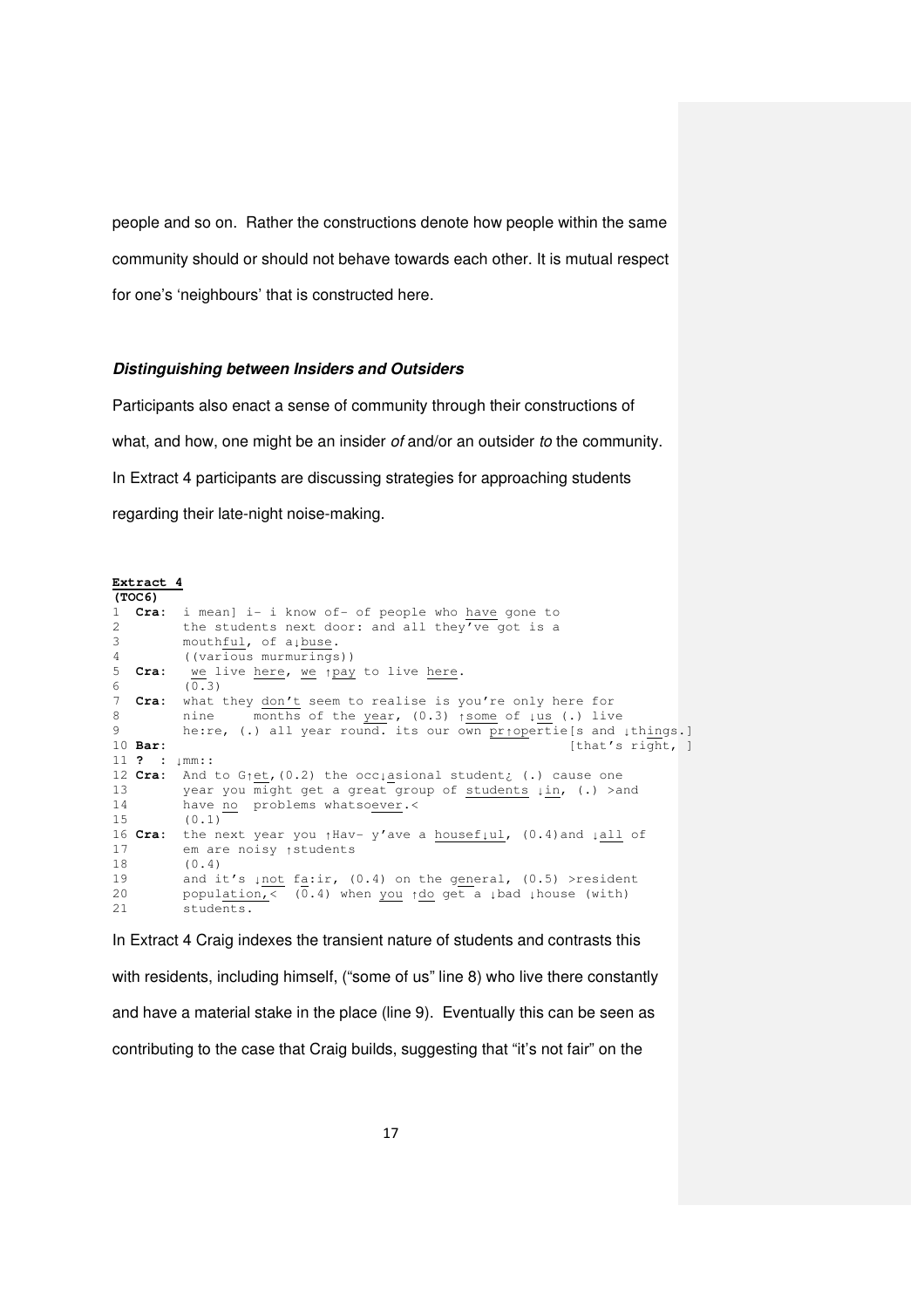general resident population when you get a 'bad' house of students. The use of 'general resident population' projects these as regular people living in the area, members of the community whose regular lives should not be affected by 'bad' behaviour from people passing through. This is built as a moral issue, through the contrasting of 'good' and 'bad' groups of students (lines 12-14 and 16-17). Furthermore Craig builds a sense of the moral code by which the community lives, by invoking a notion of (un)fairness. His comparisons of 'transient' students and 'stakeholder' residents, and 'good' and 'bad' students, indexes the issue as a moral one, on the basis that it isn't 'fair' that 'bad outsiders' should pose problems for established residents. Craig enacts a sense of community both by distinguishing 'insiders' and 'outsiders' of the community and the consideration that that should afford, and in terms of those 'outsiders' who may belong to 'good' and 'bad' groups who may or may not adhere to community codes of behaviour.

Extract 5 begins after Mike has reported that residents have raised the issue of youth hanging around in large groups in public spaces.

|                   | Extract 5      |                                                             |
|-------------------|----------------|-------------------------------------------------------------|
|                   | (TOC6)         |                                                             |
| 1                 |                | [((several participants talking)                            |
| $\mathbf{2}$      | Ste:           | ) ] the Po:lish<br>$\lceil$ (                               |
| 3                 |                | $(.)$ TRAvellers,                                           |
| $\overline{4}$    |                | (0.3)                                                       |
| 5                 | Ste:           | and I think they've got nothing do and what (do they        |
| 6                 |                | do's)'right,                                                |
| 7                 |                | (0.1)                                                       |
| 8                 | Ste:           | five or six lads on (.) every single corner,                |
| 9                 |                | (0.7)                                                       |
|                   | $10$ Ste:      | >and people just< $(0.1)$ they're afraid to walk past >them |
| 11                |                | in case< $(0.1)$ °you know they say anything.               |
| $12 \overline{ }$ |                | (0.5)                                                       |
|                   | 13 <b>Bar:</b> | $\perp$ Mm : $\uparrow$ mm ,                                |
| 14                |                | (0.6 including unidentified noise)                          |
|                   | 15 <b>Bar:</b> | where's [this                                               |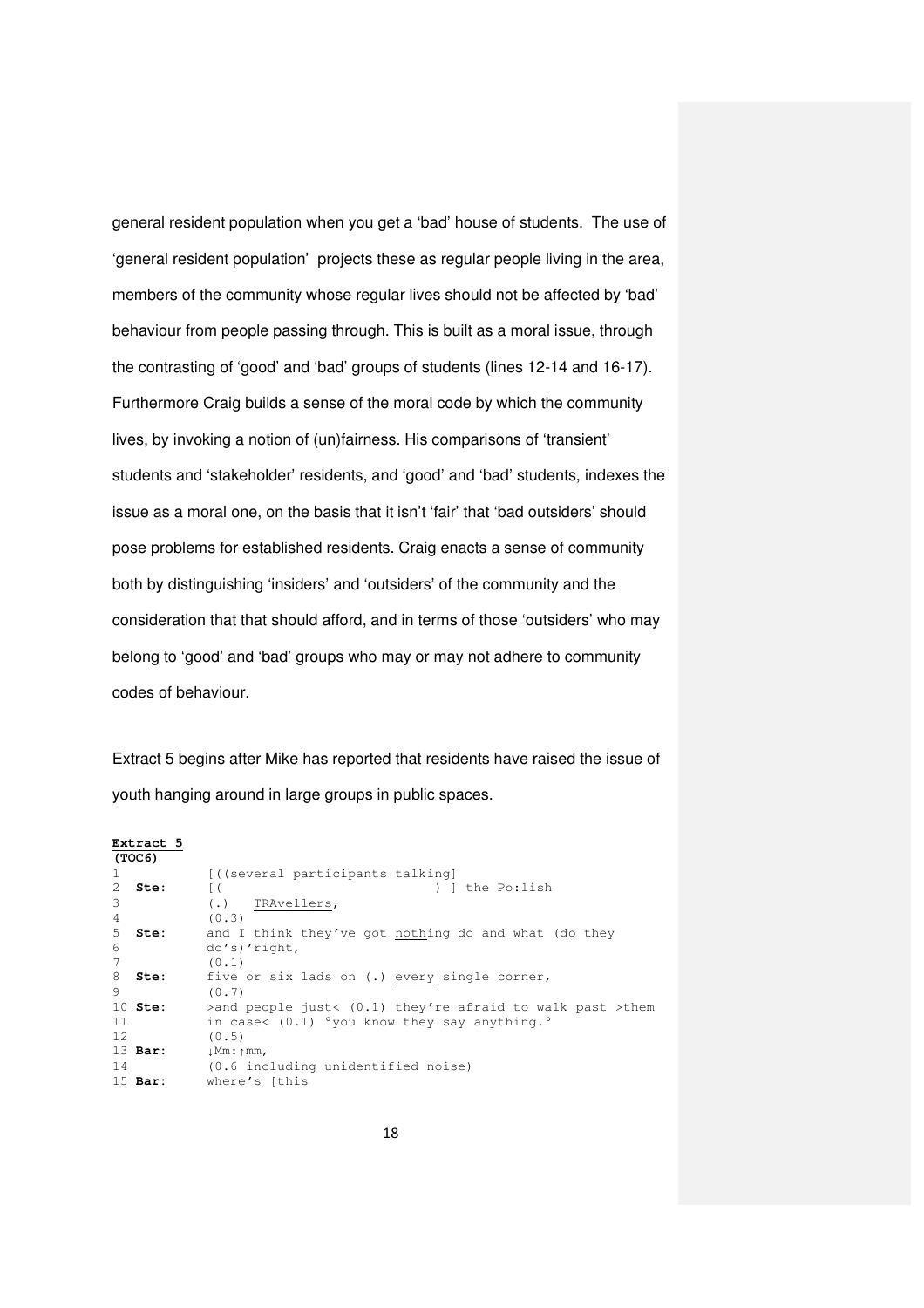```
16 
17 -----omitted – several turns establishing location----- 
18 
19 Mik: i- i- it[s jus 
20 ? : [( [ )] 
                          [ cultural (it's obvious >a ]problem)
22 thing< that that is what (.)they do= 
23 that is- that is (0.2) a [gathering point.]<br>24 ?:
24 ? : [( ] )
25 Mik: groups of young people outside the shops.
```
Steve singles out Polish travellers residing locally as potentially being part of the reported problem. He talks of there being five or six males on "every single corner" (line,8). This extreme case formulation emphasises the consistency of this potentially problematic behaviour. Using the term "people" (line 10) Steve suggests that people, in general, in this community, are afraid to walk past the youth. Steve and Mike use various person references, describing the Polish travellers as "they" (lines 5, 11 and 22) and "them" (line 10). These references attribute a kind of 'otherness' to this particular group. Thus by drawing contrasts in behaviour, orienting to the transient nature of other groups and attributing to them a kind of 'otherness', community members enact a sense of their (more permanent) community.

### **Enacting an empowered community**

Since the remit of the TOC and WOC groups is to identify issues and generate solutions to community problems, on a practical level the groups have power to take action on community matters. Participants enact this empowerment, by orienting to collective needs and frustrations, and by collaboratively developing desired future actions.

**Extract 6 (WOC11)** 1 **May:** ↑↑RIght, can I ↓ask if there's ih- e-=<br>2 ?: =↓no:.= 2 **?:** =↓no:.=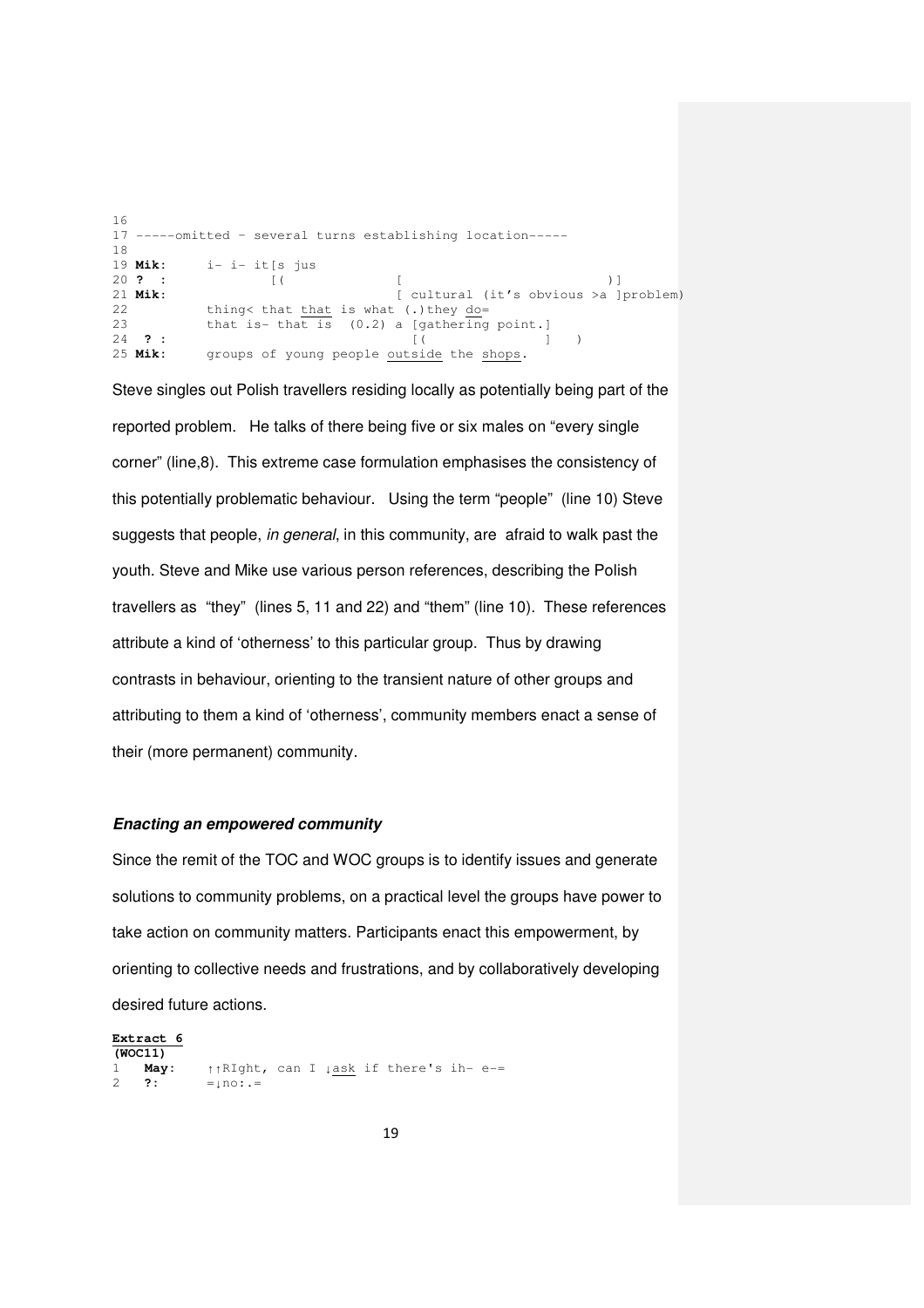```
3 May: =↑E↑VER: >gonna be anything done about< these (.) ↓yobs 
4 on Charleston Street, 
5 (0.9)<br>6 May: in tl
6 May: in the car park. 
     ---turns omitted--- 
7 May: [we nee:d-
8 Bar: [when is it, [night<sub>↑ime</sub>}<br>9 May: [do sopned-
9 May: [do sopned-
           (0.1)11 May: we need ↑something ↓done, >thi- p- < they- bee:n 
12 re↓por:↓ted¿
13 (0.9) uh:m: (0.8) ↑numerous occ↓asions, (0.5) Councillor
14 ((Name))\frac{1}{c} (0.2) \frac{1}{10} em to turn it \frac{1}{4}down,=the music
15 \downarrow down an: (0.3) [just got told ter]:: ...
16 Bar: [( )]<br>17 Mik: it's d's- its anti soci[al
17 Mik: it's d's- its anti soci[al]<br>18 May: [>go
                                    18 May: [>go away<
```
In Extract 6, at line 3, May's question reflects an expectation that inside and/or outside the immediate community some action is required to deal with "yobs" in a certain street. In lines 7 and 11, she uses a collective reference ("we") to build this as not just her problem but one related to a wider group. Furthermore the issue is framed as a "need" – a stronger form than simply a desire for action. Expressed thus, it becomes a necessity, belonging to a wider community and requiring their action. May also refers specifically to anti-social behaviour (an upgrade from the aforementioned 'yobbish' behaviour), which raises this not only as a matter for those locally affected, for the TOC and WOC groups as community activists, but also for a wider community in which such behaviour is treated as a legal issue.

Extract 7 begins with May's reaction to the local council suggestion that they keep a record of incidences.

|               | Extract 7 |                                                        |
|---------------|-----------|--------------------------------------------------------|
|               | (WOC11)   |                                                        |
|               | $1$ May:  | but we're $\uparrow$ SIck to DEath of idoing that.=its |
| $\mathcal{L}$ |           | [bin GOin On for 10w many ] y <sub>1ears</sub> .       |
| 3             | Bar:      | $[veah > i \text{ know } i \text{ know } mm: \<$       |
| 4             |           | (0.6)                                                  |
| .5            | Bar:      | mm:                                                    |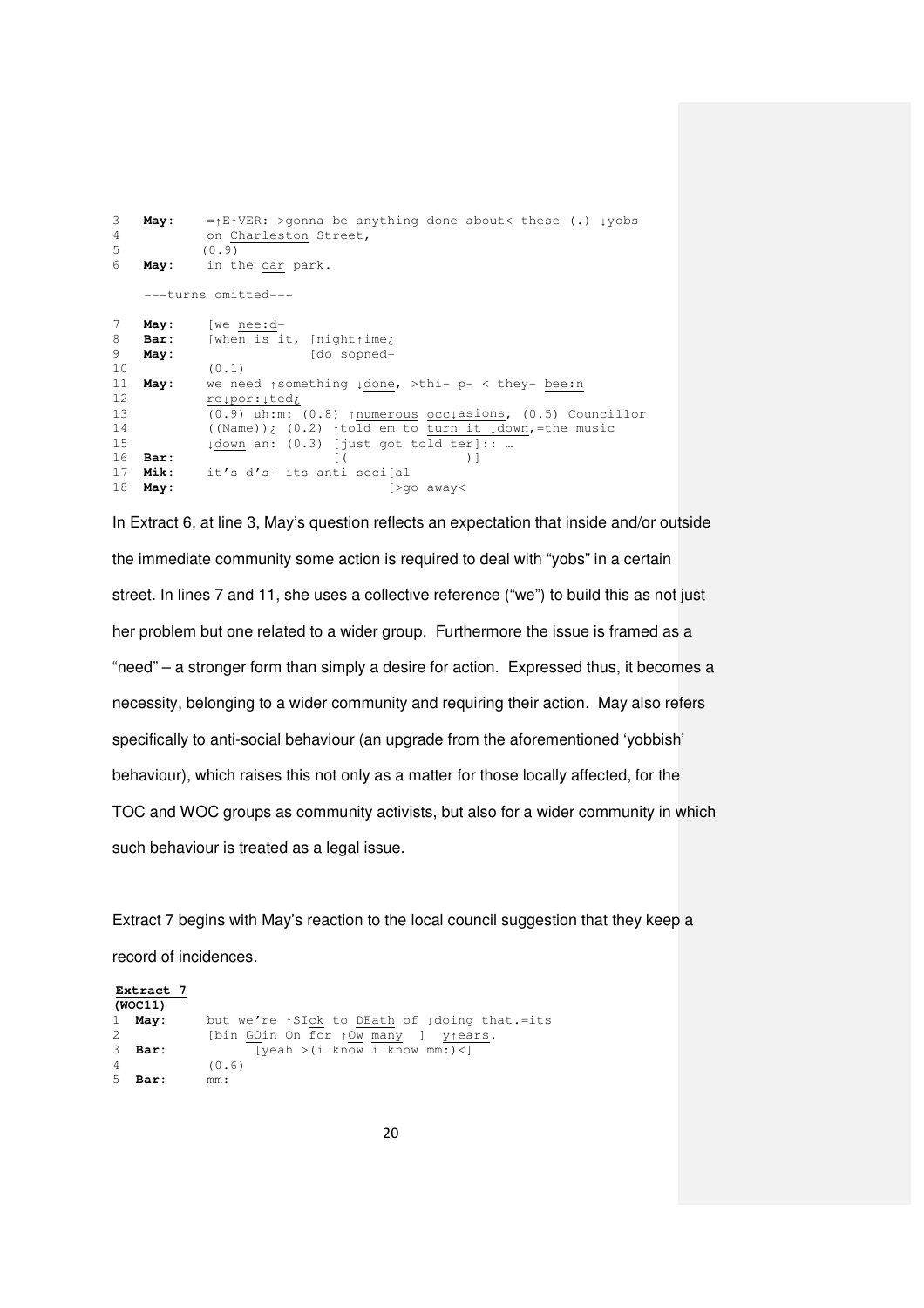$(0.3)$ <br> **Bar:** mm:=  **Bar:** mm:= **May:** and we're just <u>hit</u>ting us <u>head</u> against a ↓ <u>brick</u> ↑ <u>wa:11</u>.<br>9 **Bar:** mm: (.) mm:  **Bar:** mm: (.) mm: **May:** >but< (0.2) we've had enough,  $\text{10 W}$ .

The stress upon, and loudness of "↑SIck to Death" in line 1 displays frustration and indexes the ongoing problem with which help is expected. Again May refers to a collective "we" (lines 1, 8, and 10 ), when she indexes the frustration of a consolidated group. She also suggests (line 10) that the present situation cannot continue, again indexing an expectation of further support from a wider source. In both extracts May makes clear that her expectations are not being met. May displays here a sense of community that is empowered to make requests, and an entitlement, to receive support from a wider community in enforcing wider community rules. She displays that, as a group, they have some purchase in a wider community in receiving support to resolve collective problems. Participants throughout the corpus, (exampled here by May), invoke a collective identity ("we") and harness their emotions such as their displayed frustration to empower them to take action about a shared concern. Specifically, May draws upon a sense of 'imagined' community (cf. introduction, p.4); one in which her co-participants appear to collaborate, through their use of continuers ('mmm') and acknowledgements ('I know'). Participants enact a sense of community in which they have collective rights to support from a wider community, and a right to be frustrated when this is not delivered.

#### **Challenging institutions**

Above, we showed participants enacting a sense of community in which they are empowered to have expectations met by the wider community. Below we observe participants enacting a sense of community, in which their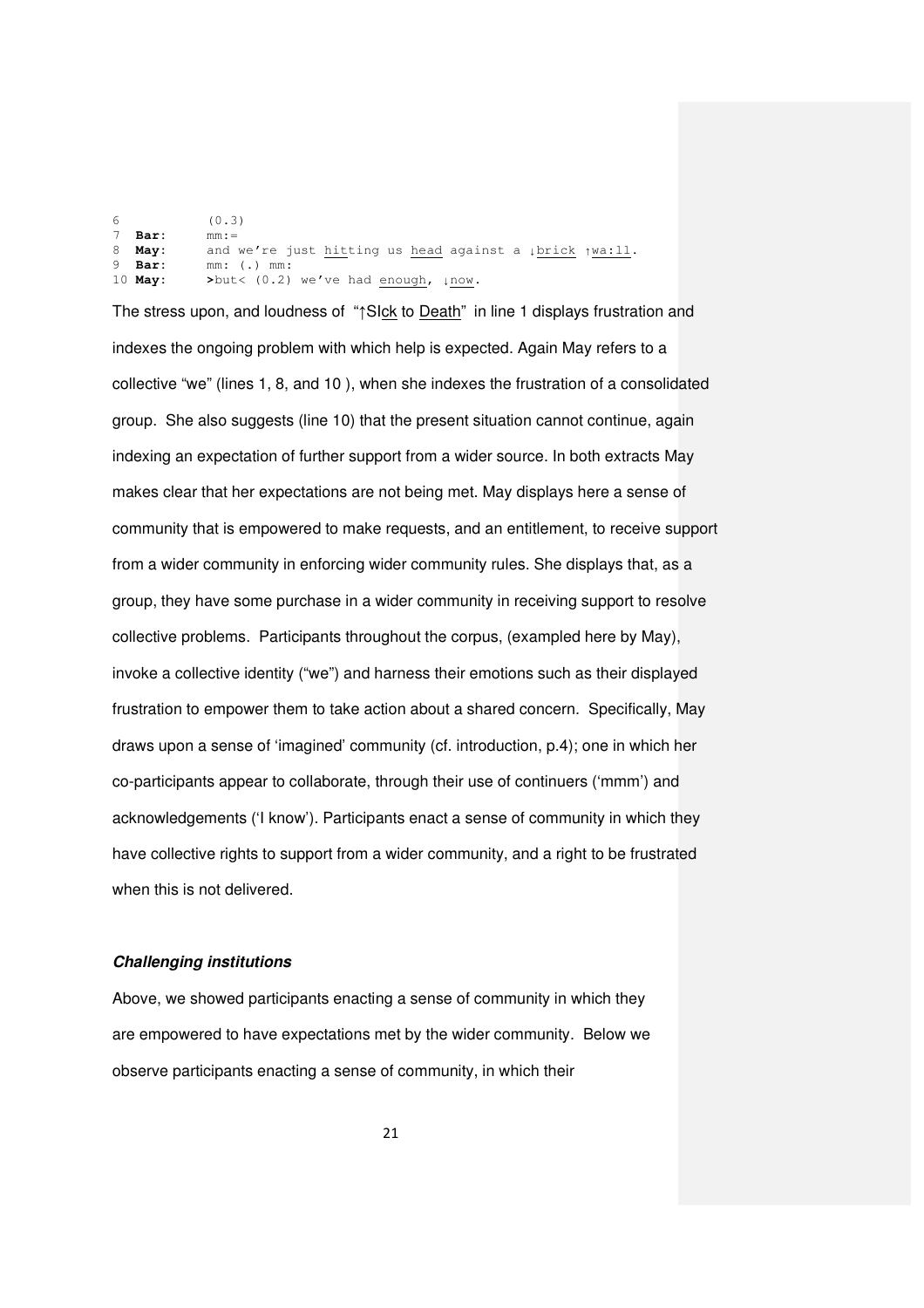empowerment extends to challenging wider community decisions. Prior to this extract participants have expressed safety concerns about the time given for pedestrians at a crossing. An additional sensor could remedy this but has previously been rejected by the department responsible for traffic management/highways.

|              | Extract 8   |                                                                                  |
|--------------|-------------|----------------------------------------------------------------------------------|
|              | (WOC15)     |                                                                                  |
| $\mathbf{1}$ | Mik:        | $\uparrow$ i'm $\uparrow$ just wondering at what point would we say no's not     |
| 2            |             | good enough,                                                                     |
| 3            | Bar:        | we will do when somebody gets [ µkilled,                                         |
| 4            | Mik:        | [whe- whe- when can we stop                                                      |
| 5            |             | `saying (.) olkay you say no so $(0.3)$ >it's not                                |
| 6            |             | qonna'appen <=                                                                   |
| 7            | <b>And:</b> | $= 0$ $\rightarrow$ $\pm i$ $\pm$ don't $\pm i$ know<00                          |
| 8            | <b>Mik:</b> | when does it get to the point of you said no and i don't                         |
| 9            |             | care if you said no (.) this is what we want to                                  |
| 10           |             | 'appen                                                                           |
|              |             | --turns omitted - people make suggestions about what to do --                    |
|              | 11 Mik:     | it's not good enough to say ino;                                                 |
| 12.          |             | $(\cdot)$                                                                        |
|              | 13 Mik:     | the answer's yes; and now make it yes                                            |
|              | $14$ Bar:   | mmn mmn yeah                                                                     |
|              | $15$ Jun:   | yeah                                                                             |
|              | 16 Mik:     | fer the ped estrians (.) not fer the drivers                                     |
| 17           |             | (0, 2)                                                                           |
|              | 18 And:     | yeah.                                                                            |
|              | $19$ Mik:   | whe- $\uparrow$ what $\uparrow$ stage do we $\downarrow$ get to when we get that |
|              | 20 And:     | [t's such a BUsy icrossing.]                                                     |
|              | 21 ? :      | $\lceil ($<br>$\begin{bmatrix} 1 & 1 \\ 1 & 1 \end{bmatrix}$                     |
|              | 22 May:     | [its terrible                                                                    |

In lines 1-2 and 11, we see Mike orient to the council's (in)action as "not good enough". Constructed thus, not good enough suggests a breach in what they might reasonably expect. Barry's extreme case formulation (line 3), offered in response, invokes a particularly severe and potentially emotive point at which they could reasonably claim that council (in)action is not good enough. Two other speakers (lines 20 and 22) also invoke aspects of the dangerousness of the situation to index that more not only could, but should be done. As we saw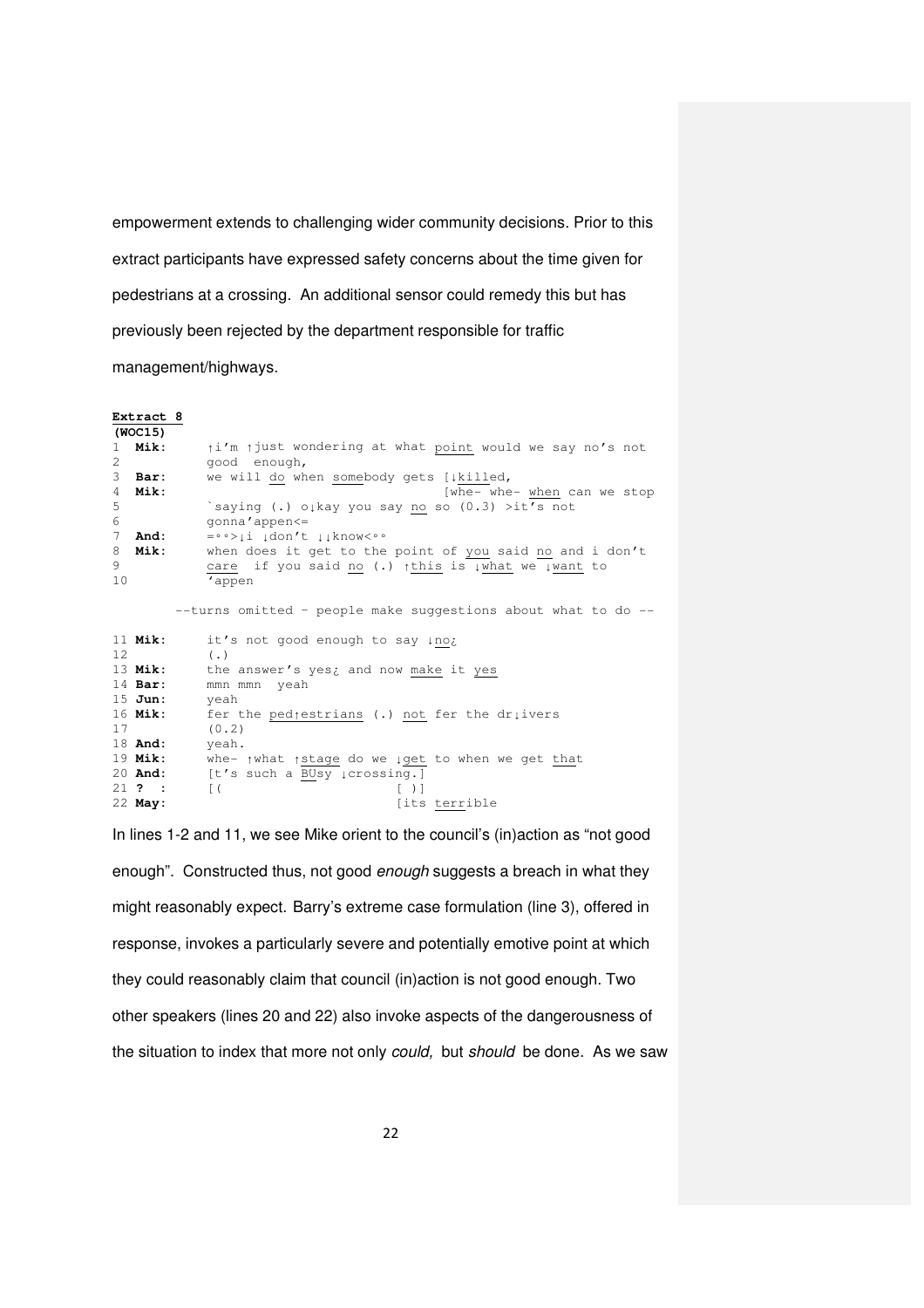in earlier examples, danger to others is used to inject something of a moral dimension to people's behaviour/actions. Here we see similar practices being used in relation to the (in)action of the council. We again see potentially 'vulnerable' groups cited as those affected by adverse behaviours; pedestrians (mentioned here alongside drivers, line 16) can be construed 'vulnerable' since they are likely to be more severely hurt in any collision. Notably then we see constructions of events about individuals' adverse behaviours, being applied to authorities too, in this case the local council. Once more then we see a sense of community being built around the notion of the power-ful and the power-less. This particular extract also illustrates that not only do participants build a sense of community that has them as an empowered body of people ("we" – lines 1,3,4,9,20), with expectations ("no's not good enough") , but here participants enact frustration, indignation, and go beyond this to enact a sense of community in which they have rights to challenge decisions ("the answer's yes and now make it yes").

## **Discussion**

Our analyses demonstrate how a sense of community and associated moral codes are locally constituted, mobilised in situ to legitimate decisions and as a call to action. Members affirm the community's moral 'code', when an action or behaviour has potentially breached a community 'norm', whilst claiming discretion about how community 'rules' are applied. They use moral categories (e.g., "respect") differentiating between acceptable and unacceptable behaviours, particularly referring to potentially vulnerable groups who may be affected adversely. This indexes a sense of community where 'weaker'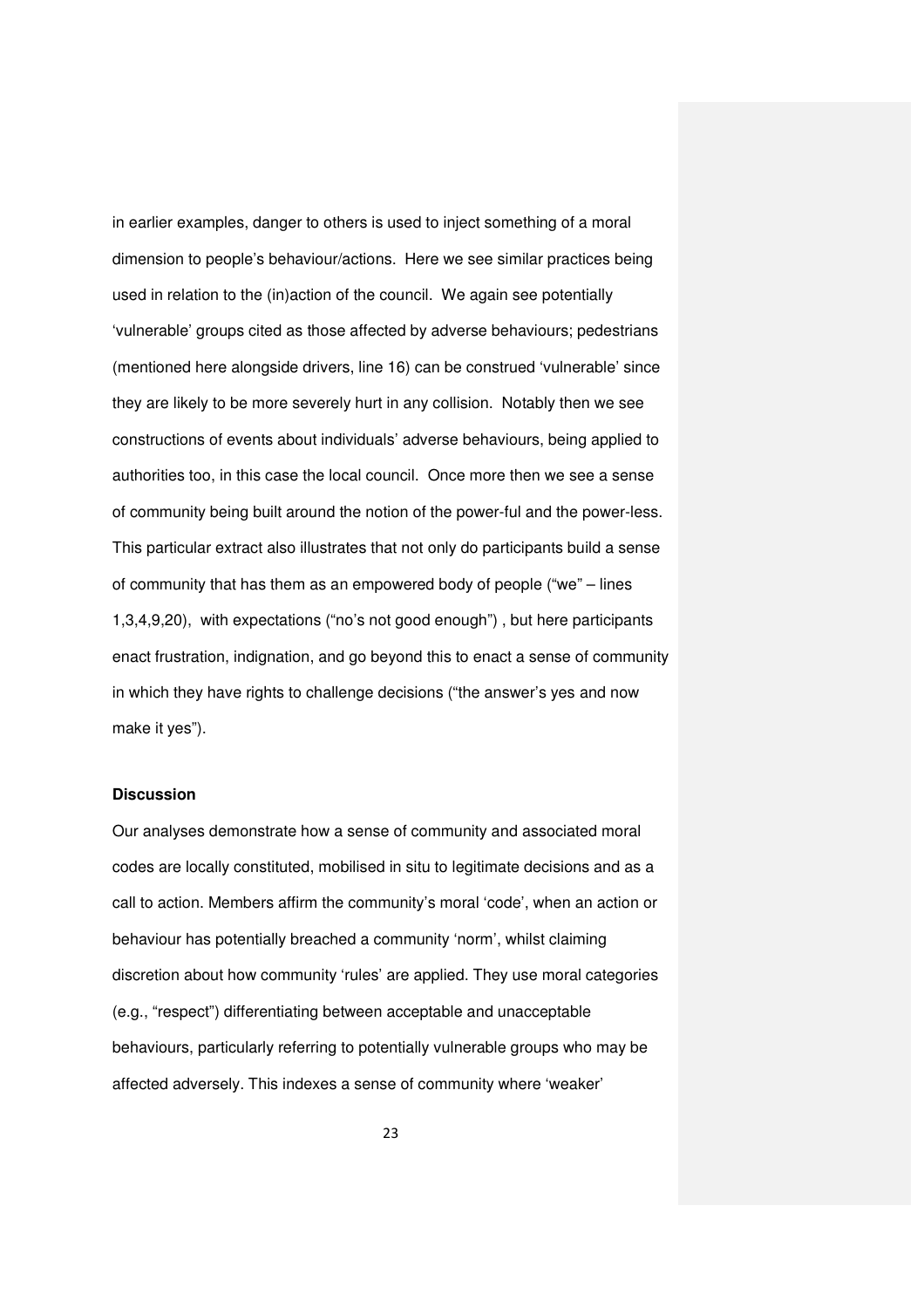members are to be defended, and simultaneously strengthens their purchase when seeking action. Such defence thus serves, rhetorically, to legitimate action, build social capital, and so empower members.

Participants also enact a sense of community by constructing situated divisions between insiders and outsiders. By invoking behaviours that contrast with community norms, students and travellers, in particular, are produced as outsiders, bearers of 'otherness' and transience. Conversely, these distinctions engage notions of permanence that index the existence of a stable community within a more 'fluid' whole. This orientation to an enduring, stable presence confirms that even within the same spatial community there exist 'cocommunities'; in this case the concept of permanence/endurance is its assigning feature. Columbo and Senatore (2005) found that ethnicity was another possible assigning feature. In our data, differentials are used to moralise about the behaviour of community/co-community members: these behaviours, and their concurrence with community norms, are more salient than insider/outsider status per se (however that status is assigned). Our participants' sense of community is a malleable one that assimilates demographic diversity., and only when behaviour deviates from the norm is the insider/outsider distinction drawn. There is nevertheless a tension here, rooted perhaps in the practical impossibility of participants fully appreciating the many diversities within their area. Hence they sometimes reinforce societal norms by discursively working up notions of 'other' as a means of mobilising people to action and giving them purchase to solve issues, but the unfortunate effect of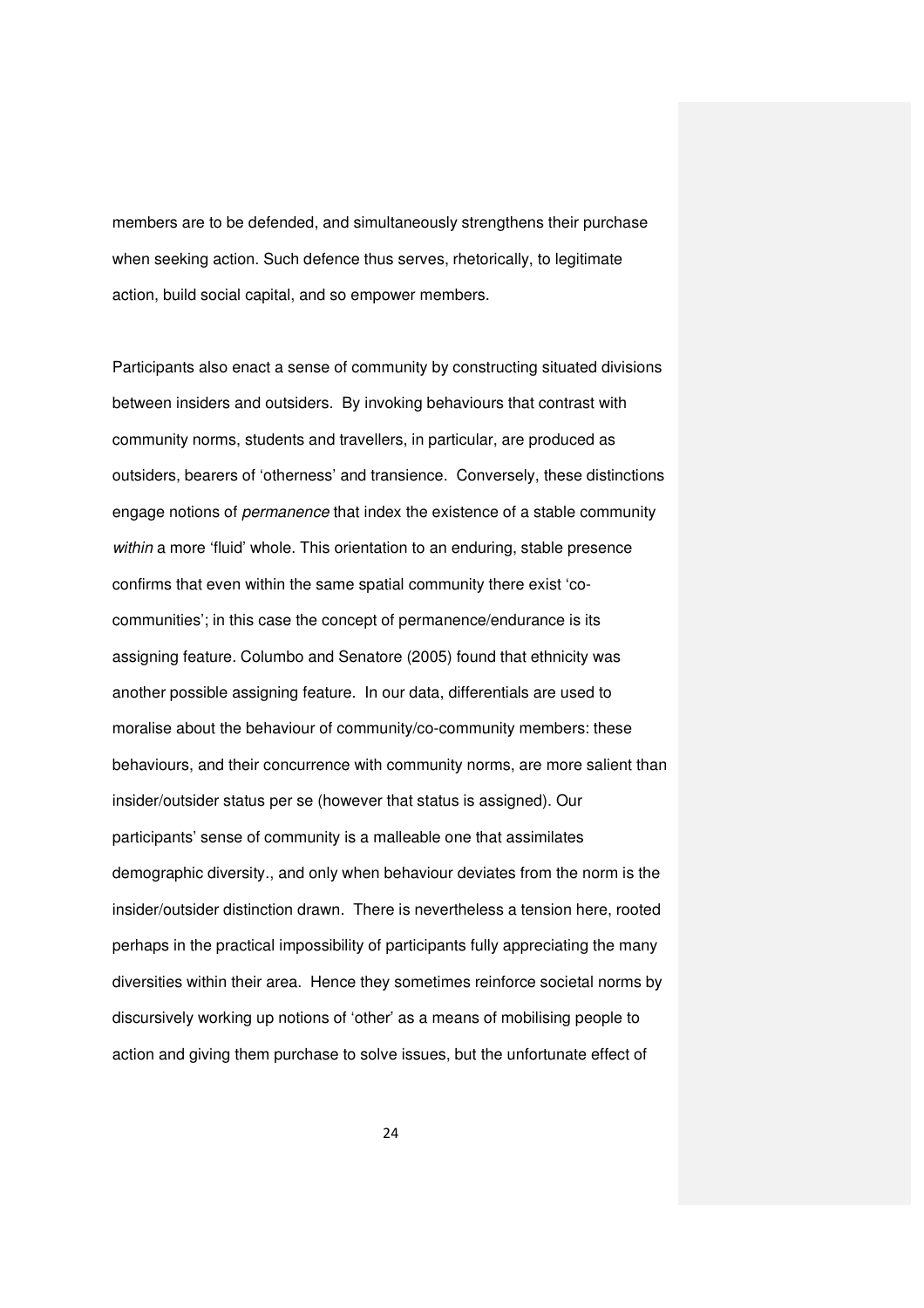this may be to further marginalise subcultures and groups who are already somewhat excluded: in our data, 'heavy drinkers', 'polish travellers', 'youth' and so on. This has broader implications for the composition and effects of groups such as these, and illustrates once more the very situated nature of that which constitutes a sense of community; situated in time, geography, cultural composition and so on.

Members also enact a sense of being an empowered community. The groups have a fundamental remit to keep the community 'tidy' and 'safe', but they also construct needs and expectations such that they have a right to have them met by the local authority and other institutions: in this way they enact a much broader form of empowerment. However, whilst our data bears out Orford's notion that people are both influenced by their setting and themselves influence and shape it, it also shows that our participants are in many ways 'ahead of the game'. They do not simply enact a sense of community as empowered members as per their group remit; they also question and challenge initiatives and policies that contrast with their own priorities. In so doing they produce themselves almost as lobbyists, and take a more radical line than a simple notion of reciprocity or transaction suggests.

Indeed, there is something almost 'self-governing' in our participants' sense of community. For example, they cite 'respect' as an important value and apply it proportionately to the local authority and local businesses, as well as to individual members (students, cyclists). This contrasts with current government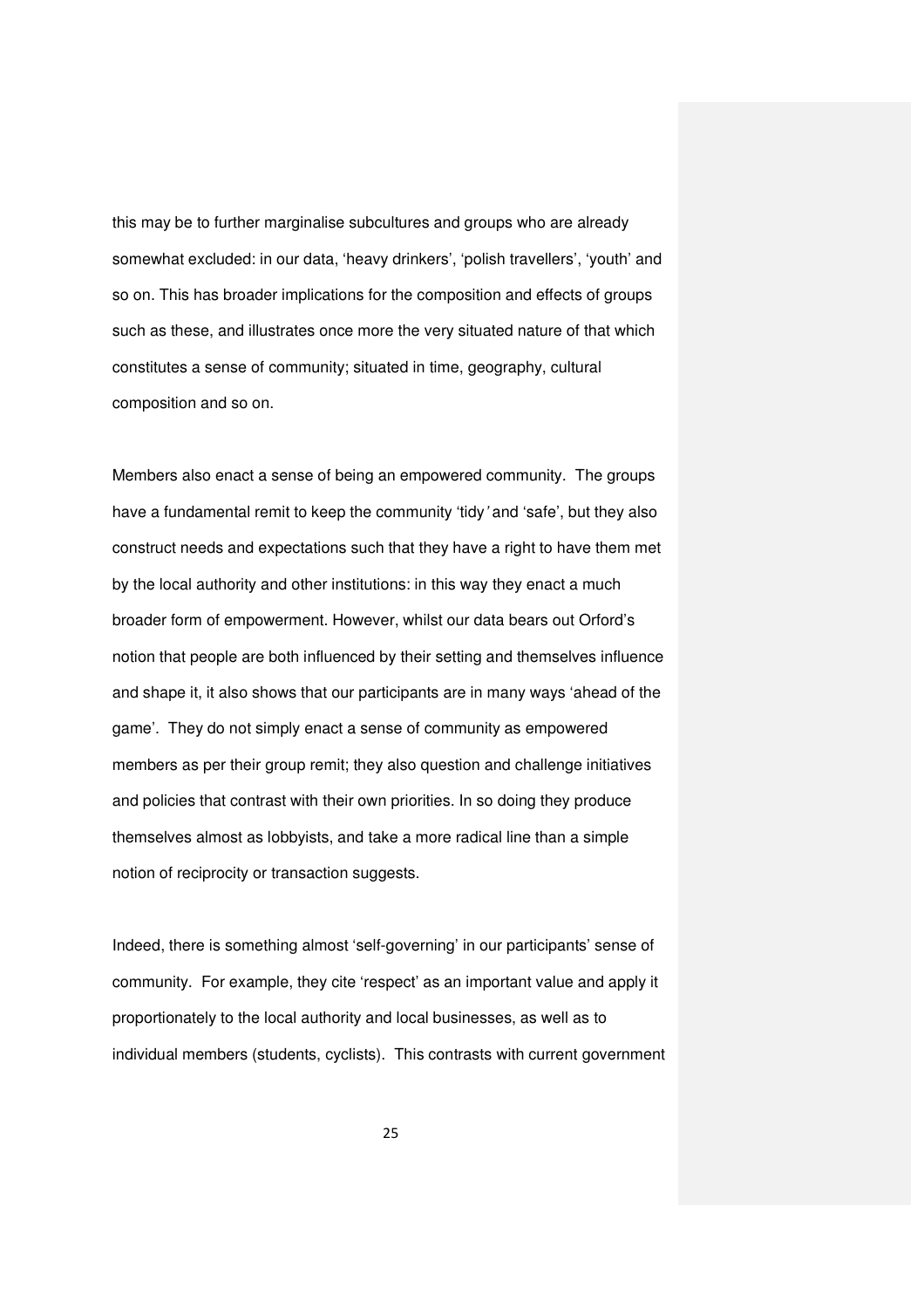policy which disproportionately demands 'respect' from potentially impoverished minorities, imposing exemplary standards of behaviour despite the societal inequalities which characterise their environment. Their sense of community is imbued with a respect which is applied equally to all members: in the application of its moral code it is cognisant of, and does not differentiate between the potentially powerful sectors (businesses, local authorities) and the potentially less-powerful (students, polish travellers, street-drinkers). Moreover, although the (il)legality of some behaviours (for example cycling on pavements) is noted, it is not their point of reference for whether it breaches the norms of the community: rather, it is whether people cycle on pavements carefully. Thus, community members themselves define and re-affirm moral rules, presenting solutions to community problems and substantiating them via a locally constituted moral 'mandate'.

Our analyses, then, show how members talk community into being. On the one hand they highlight the intangible character of a sense of community; on the other, they demonstrate how such constructions can be discursively utilised to build social capital and to increase collective purchase. These residents of a deprived inner-city area discursively enact a sense of community by affirming, 'defending', distinguishing, empowering and challenging. Notably these are all actions, brought to life in sequences of talk. 'Sense of community' is thus practically and procedurally negotiated for and between members - rather than being some inner 'sense' that individuals may or may not possess.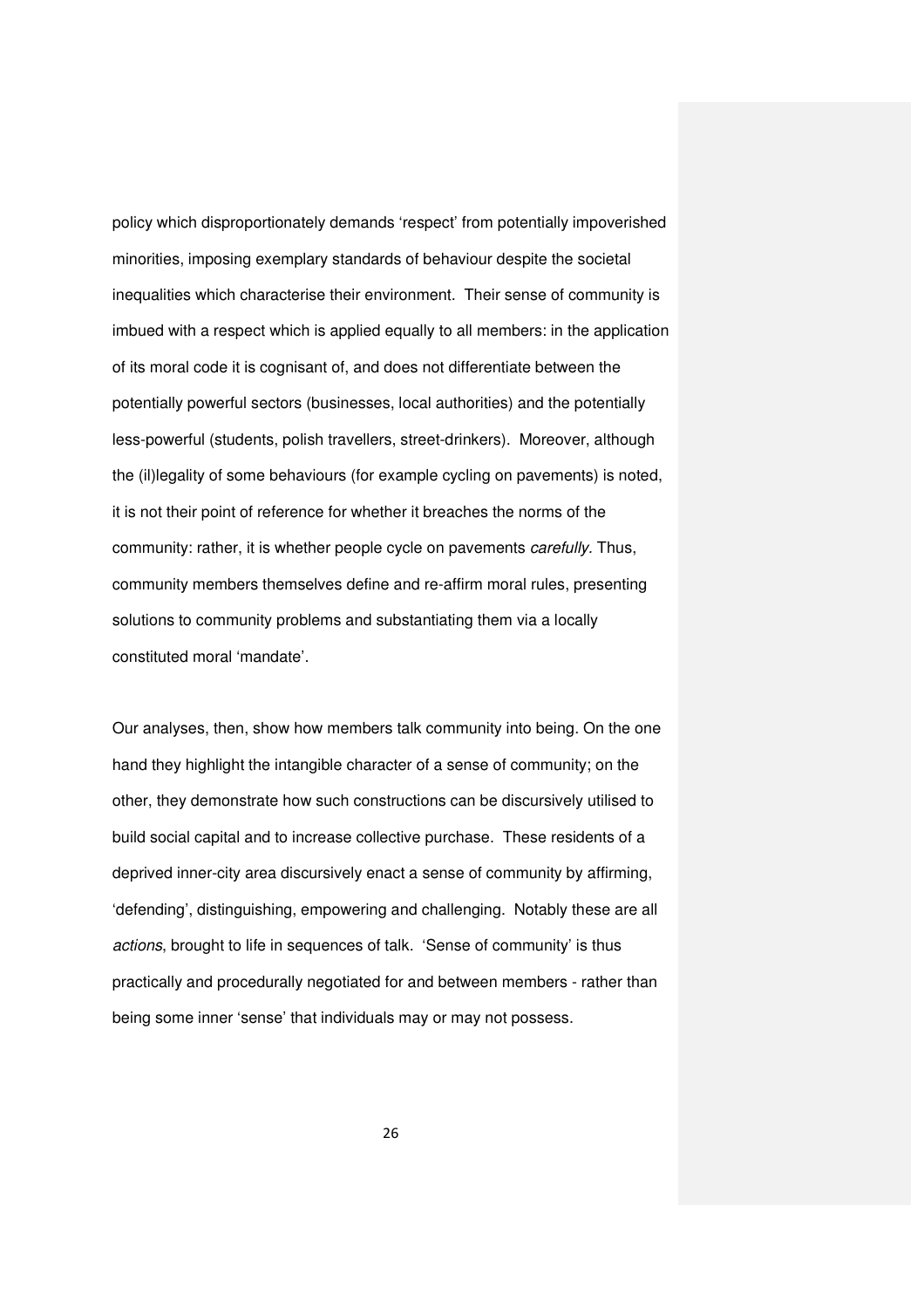### **Appendix: Jeffersonian notation**

|                                  | The principal elements of Jefferson notation are:              |
|----------------------------------|----------------------------------------------------------------|
| H                                | Square brackets mark the start and end of overlapping speech.  |
| $\uparrow \downarrow$            | Vertical arrows precede marked pitch movement.                 |
| Underlining                      | Signals speaker's emphasis.                                    |
| <b>CAPITALS</b>                  | Mark speech that is louder than surrounding speech.            |
| <sup>o</sup> l know <sup>o</sup> | Degree signs enclose quieter speech.                           |
| (0.8)                            | Numbers in round brackets measure pauses longer than 0.2 secs. |
| (.)                              | Pause of 0.2 seconds or less.                                  |
| ((text)                          | Additional comments from transcriber.                          |
|                                  | Colons show degrees of elongation of the prior sound; more     |
|                                  | colons, more elongation.                                       |
| hhh                              | Aspiration (out-breaths); proportionally as for colons.        |
| .hhh                             | Inspiration (in-breaths).                                      |
| Ye:ah,                           | Commas mark weak rising or 'continuing' intonation.            |
| Ye:ah.                           | Full stops mark falling or 'completing' intonation.            |
|                                  |                                                                |

Comment [.7]: Perhaps delete this here and insert reference in the text.

## **References**

| Allen, J. & Hamnett, C. (1995). Introduction. In J. Allen & C. Hamnett (Eds.), A |
|----------------------------------------------------------------------------------|
| shrinking world? Global unevenness and inequality (pp. 1-10). Oxford:            |
| Oxford University Press.                                                         |

- Anderson, B. (1991). Imagined communities. London: Verso.
- Arneil, B. (2006). Diverse communities:The problem with social capital. New York: Cambridge University Press.
- Bergmann, J. R. (1998). "Introduction: Morality in discourse", Research on Language and Social Interaction. 31(3&4), 279-294.
- Columbo, M. and Senatore, A. (2005). "The discursive construction of community identity". Journal of Community and Applied Social Psychology, 15, 48-62.
- Fisher, A.T., Sonn, C. C. & Bishop, B. J. (2002). Psychological sense of community: Research, applications, and implications. New York: Kluwer Academic/Plenum
- Hirschman, A.O. (1970). Exit, voice and loyalty: Responses to decline in firms, organizations and states. Cambridge, MA: Harvard University Press.
- Jefferson, G. (2004). Glossary of transcript symbols with an introduction. In G.H. Lerner (Ed.) Conversation analysis: Studies from the first generation, (pp.13-31) Amsterdam/Philadelphia: John Benjamins